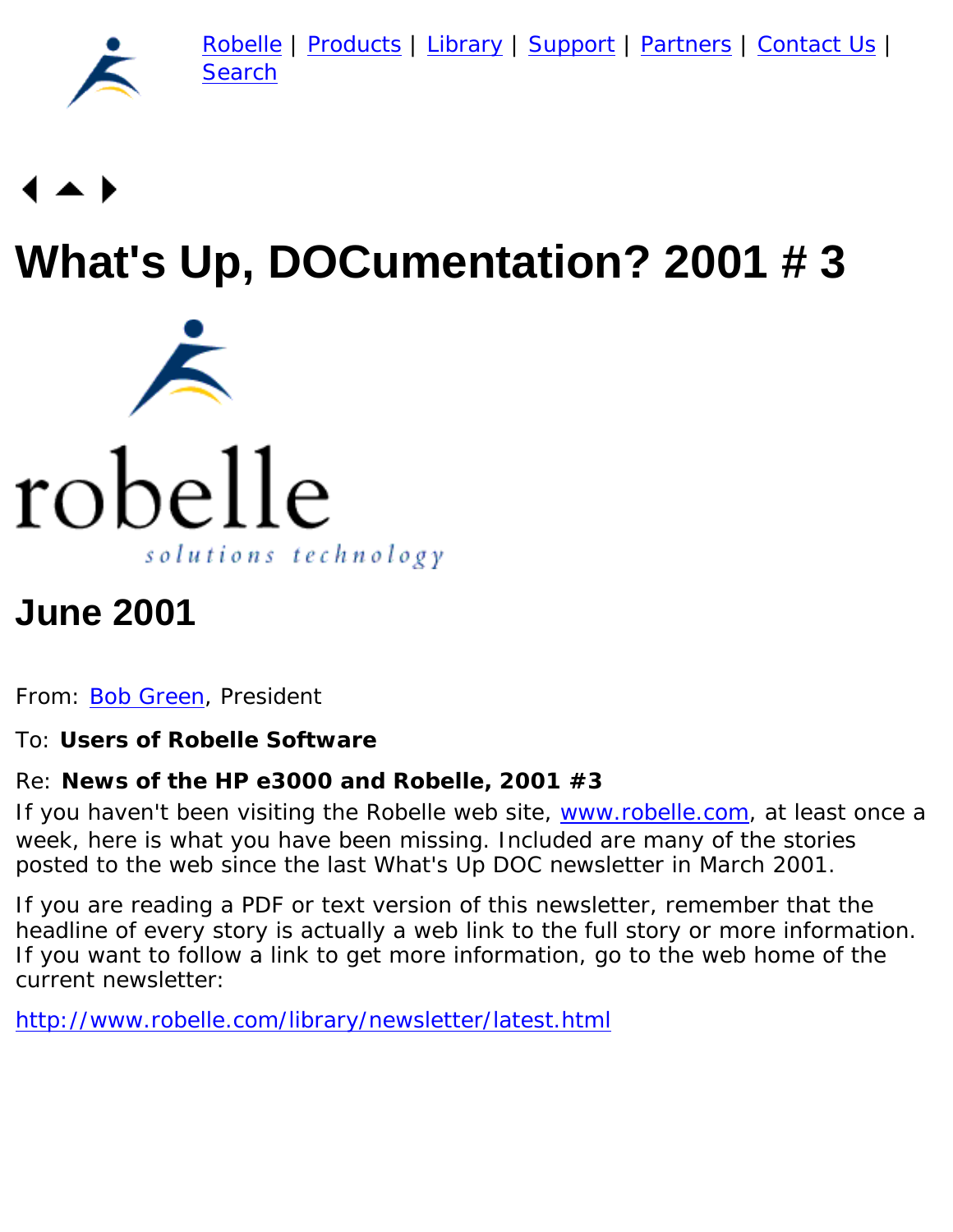# **Table of Contents:**

- [News and Upcoming Events](#page-1-0)
- [HP Tips](#page-5-0)
- [Qedit for Windows Tips](#page-7-0)
- [MS Windows Tips](#page-9-0)
- [Suprtool Tips](#page-10-0)
- [Links/Resources](#page-16-0)
- [Host-Based Qedit Tips](#page-18-0)
- [Internet Tips](#page-20-0)

# <span id="page-1-0"></span>**News and Upcoming Events**

## **[HPWorld Conference: MPE/iX Sessions](http://www.hpworld.com/conference/hpworld2001/sessions/#MPE)**

Robelle will be at HPWorld August 20-24, 2001 in Chicago. Representing Qedit and Suprtool will be Nicky Gunther, Bob Green, Tammy Roscoe and Hans Hendriks. July 28 is the deadline for early bird registration discounts.

The list of MPE presentations is interesting this year (see the [HP World web site](http://www.hpworld.com/conference/hpworld2001/sessions/#MPE) for papers by Alfredo Rego "23 Years of Gypsy Programming", Stan Sieler "Test and Tune Your Disk Drives", Mark Bixby "Perl Programming on MPE/iX", Rich Trap "Cool UNIX Utilities on MPE", ...). Robelle's Bob Green is presenting two of them: *[Building Better Software: User-Centric Techniques That Endure](http://www.hpworld.com/conference/hpworld2001/sessions/sn042/)* and *[Image](http://www.hpworld.com/conference/hpworld2001/sessions/sn077/) [Internals and Performance: a two-hour tutorial](http://www.hpworld.com/conference/hpworld2001/sessions/sn077/)*.

## **[HPWorld: Submit Management Roundtable Issues](http://www.interex.org/advocacy/issues/hpworld2001/bbs_forum.cgi?forum=hp)**

At HPWorld there will be seven [HP management roundtables](http://www.interex.org/conference/hpworld2001/hpw_prog_09.html), including IMAGE/SQL and HP e3000 Management. You can submit issues for the panel at the Interex web site. Just click on "Review Issues" and then "Submit a new issue". The only issue submitted so far is by Ken Sletten about the [need for a full-speed A-Class](http://www.interex.org/advocacy/issues/hpworld2001/bbs_forum.cgi?forum=hp).

## **[NewsWire: Interview with Bob Green](http://www.3kworld.com/newsroom.asp?sit_PK=67&appmode=itemDetail&news_pk=3114)**

Ron Seybold, editor of the [3000 Newswire](http://www.3000newswire.com/) has published an interview with Robelle's President, Bob Green, on the 3kworld web site.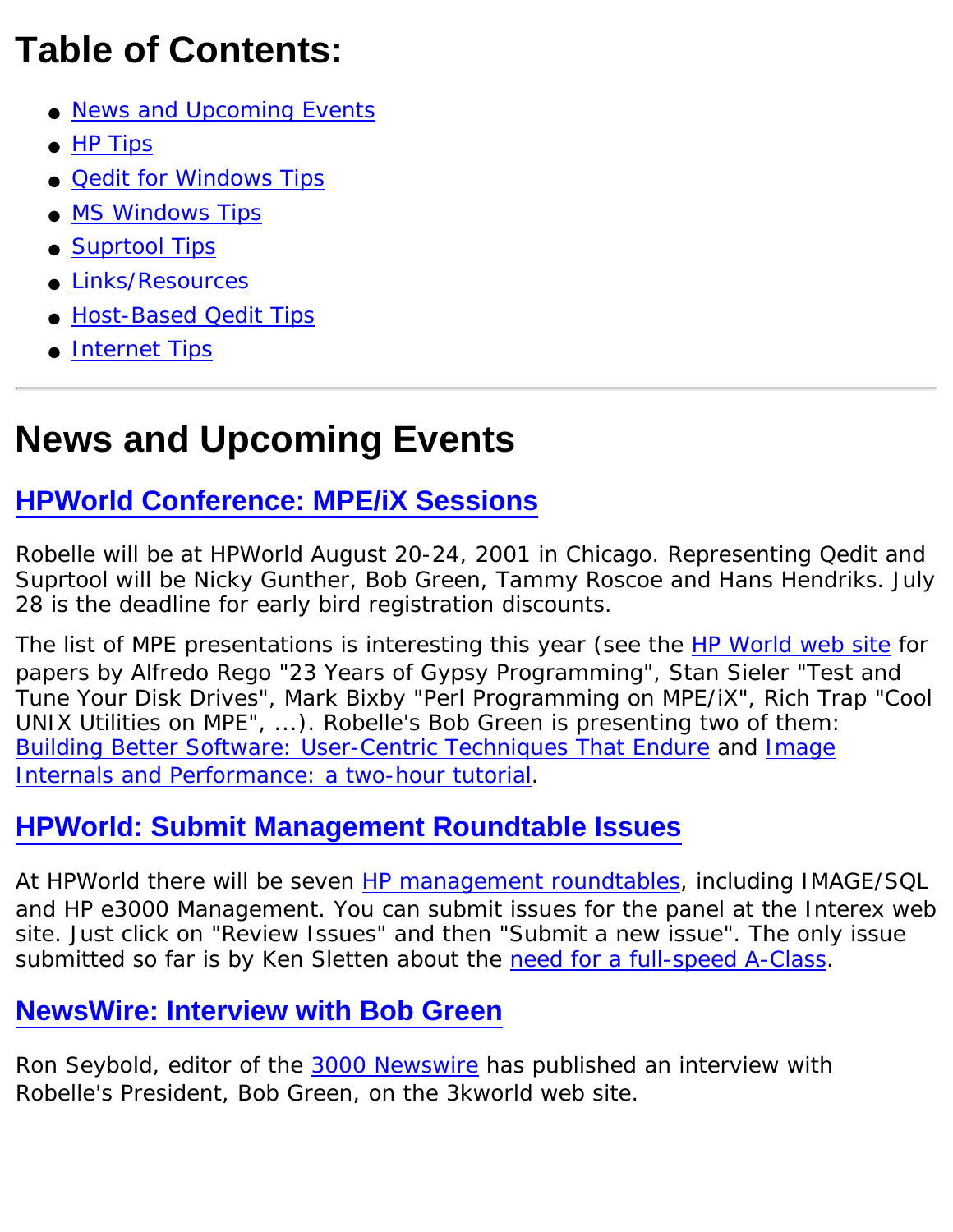#### **[Praise For Hans in Tech Support](http://www.robelle.com/support/welcome.html#praise)**

Read the wonderful things that Gordon Gavin (Gordon.Gavin@cygnuspub.com) at Cygnus Business Media had to say about [Hans Hendriks](http://www.robelle.com/library/newsletter/robelle.html#hans) in Robelle's Technical Support.

## **[Add the Robelle Channel To Your Site](http://www.robelle.com/tips/headlines.html)**

Our home page is changed every day with new stories, technical tips, and pointers to interesting web pages, all focused on the HP e3000 and Robelle's Qedit and Suprtool products.

These news stories are now "syndicated" using RSS-XML and can easily appear on other web sites, as headlines with links to the full stories. The headlines in the box to the right are generated dynamically from the current stories on our home page.

Add the Robelle Daily e3000 Tips to your web site with a single line of Javascript [\(read the instructions](http://www.robelle.com/library/newsletter/tips/headlines.html)) and they will automatically be updated whenever the Robelle home page changes!

For examples of how the Robelle headlines looks on people's web pages, visit

[Ecometry Users Group web site](http://www.ecometry.org/suprtool.htm)

[Kubler Consulting](http://www.kublerconsulting.com/)

[Bob Green's home page](http://bobgreen.net/)

#### **[Interex: Results of System Improvement Survey](http://www.interex.org/advocacy/survey/mpesib01results.html)**

The results are in: the number one requested enhancement to the e3000 is "Make TurboIMAGE thread aware and thread safe." Threads are light-weight son processes and a thread-aware TurboIMAGE could pass an open database when it creates a new thread. The objective here is allow TurboIMAGE to "play well" with web and client-server apps. Second most important improvement was "Global Writeable CI Variables". Visit the link above for all the details.

#### **[NewsWire: AMISYS 3000 sold to a holding company](http://www.3kworld.com/newsroom.asp?appmode=itemDetail&news_PK=3348)**

From the 3000 NewsWire, news that McKesson HBOC has sold their AMISYS healthcare division.

## **[New: Robelle's Tech Support Archive](http://www.robelle.com/AT-kbs.html)**

We have enhanced our web site with an archive of technical support calls that can be searched and displayed. This allows you to check whether an issue has already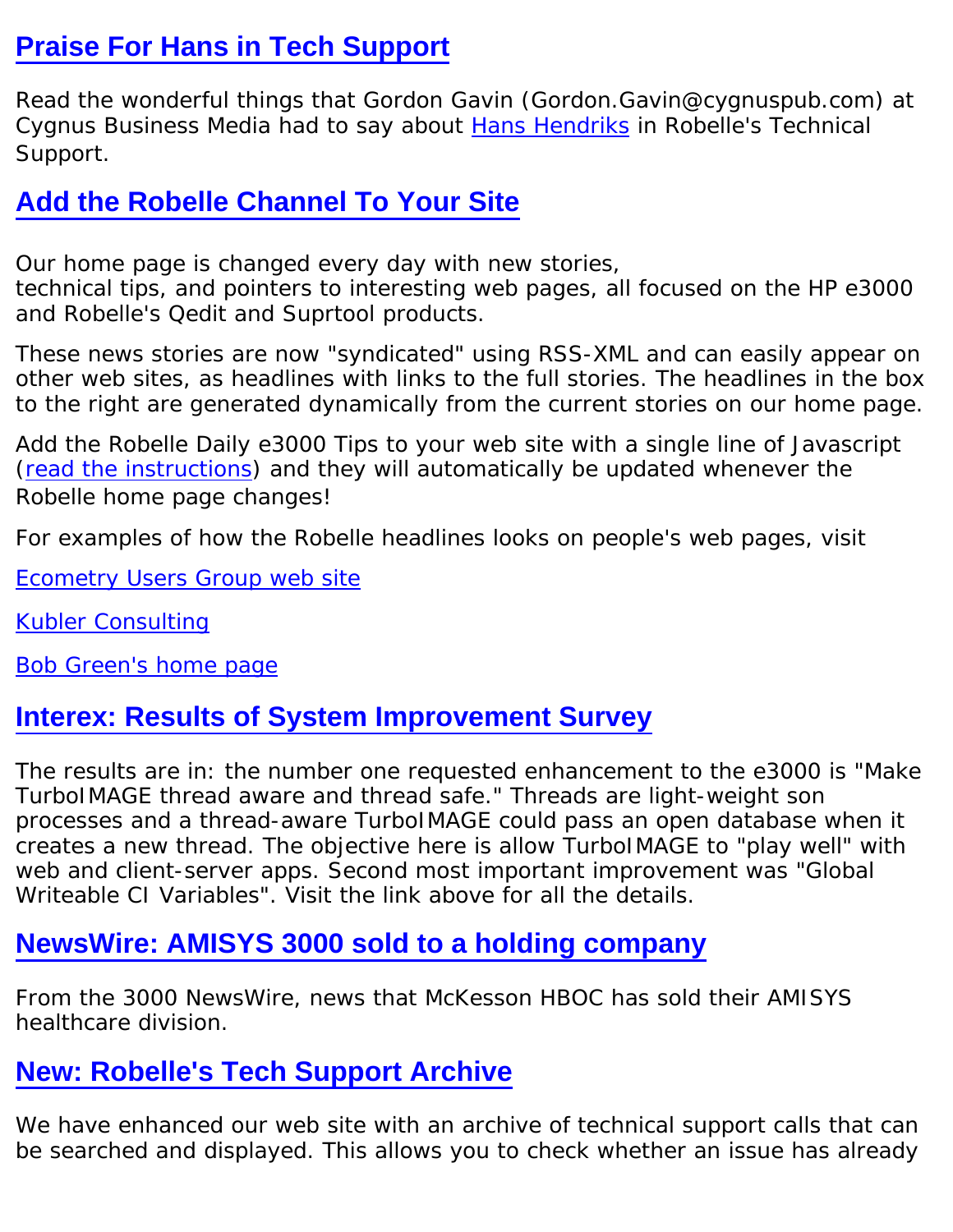been reported to Robelle and what the status of it is. The new Robelle Knowledge Base search page is at [www.robelle.com/AT-kbs.html](http://www.robelle.com/AT-kbs.html); it contains both bug reports and enhancements, open and closed, searchable by keyword.

Use the number of the KB entry if you know it. Each entry in the Knowledge Base is assigned a unique number, such as 16488 for KB16488. If you know the number, you can go directly to the entry.

**Not all KB entries are visible on the web site.** Any entry that contains customer sensitive information is not posted to the web site. The internal Robelle Knowledge Base is used for many mundane transactions such as sending updates to customers who need a fix or enhancement; these are not posted to the web site.

**How to Find My Submissions?** You can't search by your name or your company name, since those are removed from the web KB entries for privacy. You will need to search by any words or phrases that appeared within your submission, or by the KB ref # if you know it.

**How Frequently Is This Updated?** The web version of the Knowledge Base is currently updated once per day at night. If you append a comment to an entry, it will first go to technical support, who will add it to the database. New entries are not automatically made public; it takes an explicit action by the technical staff.

Many thanks to Ken Robertson who wrote the 3000 software to convert the data from our IMAGE database into HTML, to Dave Lo who created the web Perl scripts, and to Paul Gobes and the rest of the staff for editing our archives to bring you these support calls.

#### **[New: Robelle's Education Corner](http://www.robelle.com/edu/)**

We have added a special section to our web site for educational institutions, with information about IRIS, QSS, and more. If you have any tips or links to share on this page, send them to me at [bgreen@robelle.com](mailto:bgreen@robelle.com)

#### **[Samco Certified as HP e3000 Solution Reseller](http://www.samco.nl/)**

[Samco Automation BV,](http://www.samco.nl/) Robelle's distributor in the Netherlands and headed by long-time 3000 expert Marius Schild (marius@samco.nl), has been certified as an HP e3000 Solutions Reseller.



#### **[Robelle Tech: the More RAM the Better](http://www.3000newswire.com/FN-RTechMPE-01May.html)**

Robelle has started writing a column for the **3000 NewsWire** magazine, called: **Robelle Tech**. Each month it will feature a technical article about an hp e3000 topic and another article about getting the most out of Robelle's e3000 products,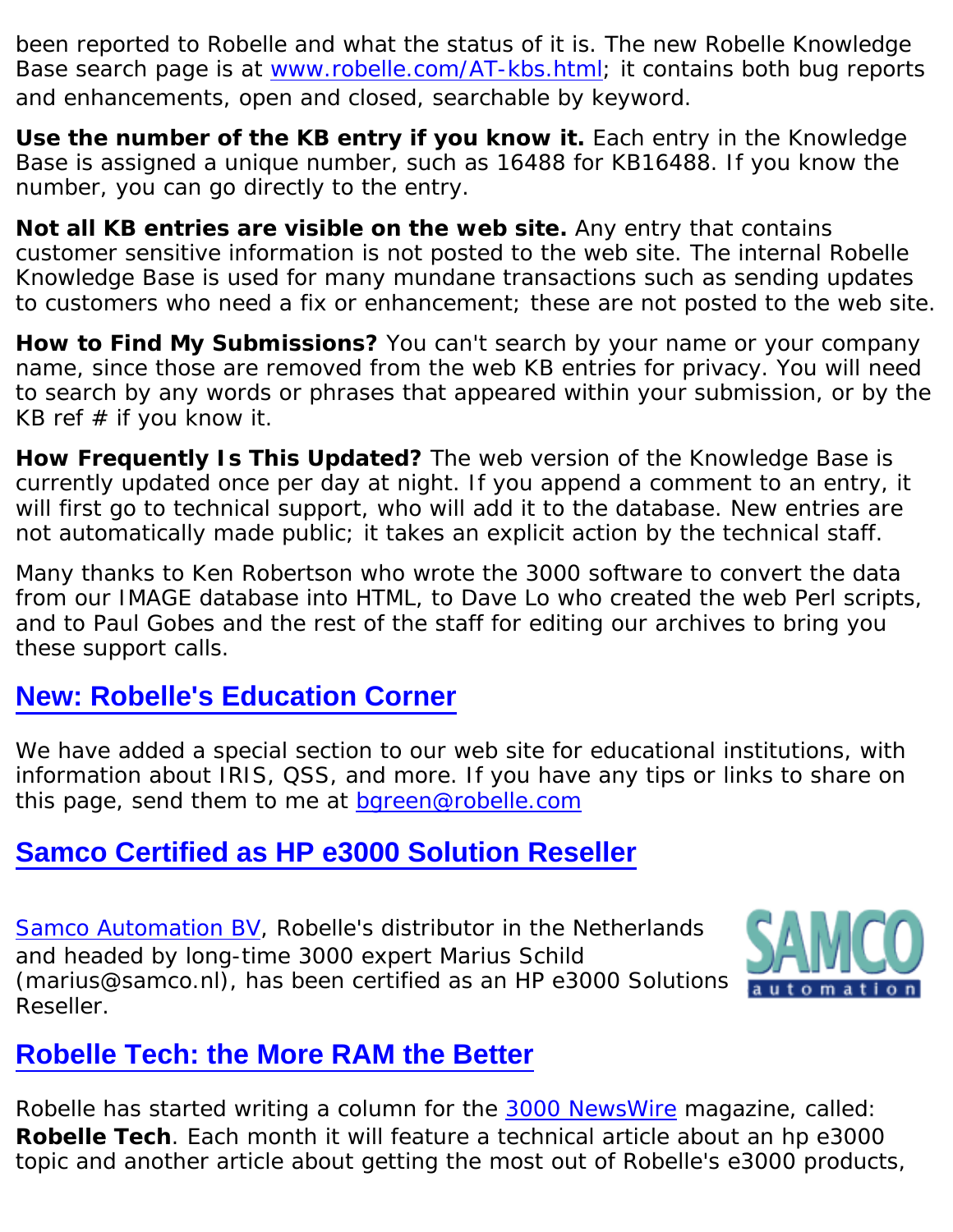Qedit and Suprtool. The Robele Tech stories are now posted on the NewsWire website as well. Click the link above to read Paul Gobes' article about RAM memory in your e3000, the RAMUSAGE program, and how to get more RAM at a reasonable price.

## **[eXegeSys Conference](http://www.exegesys.com/erp2001/welcome.htm)**

MM/3000 and PM/3000 users, plan now to attend the eXegeSys eRP Users Conference 2001, Oct. 1-4, Downtown Salt Lake City. Register today by visiting [www.exegesys.com/erp2001/welcome.htm](http://www.exegesys.com/erp2001/welcome.htm)

#### **[invent3k: csy public access development system](http://jazz.external.hp.com/pads/)**

CSY is providing public access for developers to an HP e3000 989-400 with 4GB of RAM and running MPE/iX 6.5pp2. Access to the system will be via the Internet using such standard network protocols as telnet, VT, FTP, HTTP, and SMB. Users will be responsible for backing up their own data over the Internet via FTP, HTTP, or SMB. You may use your account to "port new Internet open-source software to the e3000, develop new open-source MPE software and share it with the world, develop new closed-source MPE software and keep it for yourself, test your existing MPE software on the newer releases of MPE, or test-drive HP software products." There is more information in this [News Wire story](http://www.3kworld.com/newsroom.asp?appmode=itemDetail&news_PK=3330) posted on 3kworld.

#### **[Craig Solomon: Report on Performance Seminar](http://3kworld.com/newsroom.asp?appmode=itemDetail&news_PK=3102)**

Craig Solomon of the [IT Consulting Consortium](http://www.craigs.com/) has filed a 3000 News Wire story from the 5th annual [Florug Performance Seminar](http://www.robelle.com/tips/5thperf.html) with lots of interesting details, including an interview with Robelle's [Neil Armstrong](http://www.robelle.com/robelle.html#neil) and this tidbit:

*I was surprised to see two companies which only recently entered the world of the e3000. I hope this shows the e3000 is still a viable direction for new and growing companies. I chatted with Karmin McKay, Channel Development Manager, and Scott O'Neill, Director of Marketing for Software Innovations ([www.softinn.com](http://www.softinn.com/)). Software Innovations is a Norway-based company developing and supplying business software solutions. "The HP e3000 has been neglected," said McKay. "We feel the HP e3000 is a solid system. We decided to port our products to the e3000 last fall." Software Innovations is so committed to the e3000 that they have formed partnerships with both Hewlett-Packard and North American distributor Client Systems.*

#### **[1980: Robelle's First WUD Newsletter](http://www.robelle.com/library/newsletter/welcome.html#first)**

Although the Robelle web archive only goes back to 1988, the "What's Up DOCumentation" newsletter (aka WUD) has been published continuously since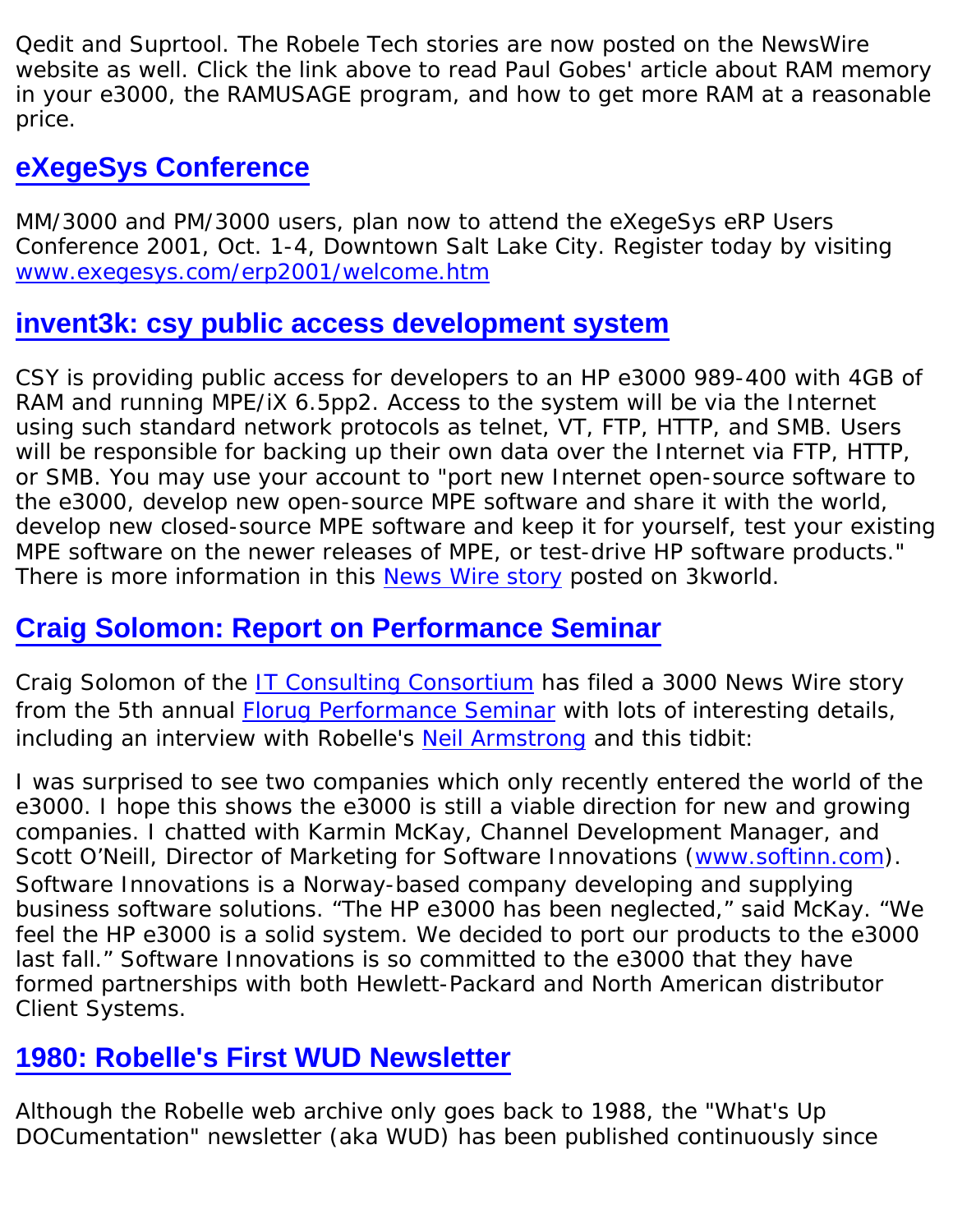October 6, 1980. [Bob Green](http://www.robelle.com/robelle.html#bob) returned from attending the International HP Conference in Montreux, Switzerland and discovered that he had notes on quite a few interesting HP 3000 developments that were not known in North America. Bob edited two pages of his notes, printed them on the line printer (UPPER-CASE only!) and mailed them to the Robelle customers. Response was instantaneous and enthusiastic: give us more news and tips about the 3000 world.

Here is one of the items from that first newsletter in 1980:

HP REVEALED SOME DETAILS OF MPE IV (TO BE RELEASED NEXT YEAR): OVERLAPPED SEEKS, MULTIPLE DISC CONTROLLERS AND CHANNELS, PERFORMANCE MONITORING TOOLS, ENHANCED DEBUG, SIGNIFICANT PERFORMANCE IMPROVEMENT THROUGH BETTER DISC I/O AND THE ABILITY TO SPREAD VIRTUAL MEMORY, INTERPROCESS COMMUNICATION, ETC.

# <span id="page-5-0"></span>**HP Tips**

#### **[HP-UX For MPE Users](http://www.robelle.com/library/tutorials/pdfs/hpuxmpe.pdf)**

You can download [Neil Armstrong's](http://www.robelle.com/robelle.html#neil) paper from our web site and get a cram course in HP's UNIX, designed for people who have an MPE background. For example, here is Neil's description of **variables**:

*We are used to the concept of system variables on MPE. On HP-UX we have a similar concept called environment variables. As the name implies, these variables describe your environment. Some typical MPE variables are HPPATH, HPACCOUNT, and HPGROUP.*

*Some very common environment variables on HP-UX are the PATH (same as HPPATH), TERM, and MANPATH variables. TERM, which describes your type of terminal, is checked by programs that use the Curses library, such as the vi editor. MANPATH is similar to PATH, but aids the "man" utility in searching for documentation pages.*

*These variables must be "export"-ed for any child process to reference them. Otherwise they are*

*private to the current process. Environment variables can be inherited by a child process from its parent. The parent process, however, cannot reference variables*

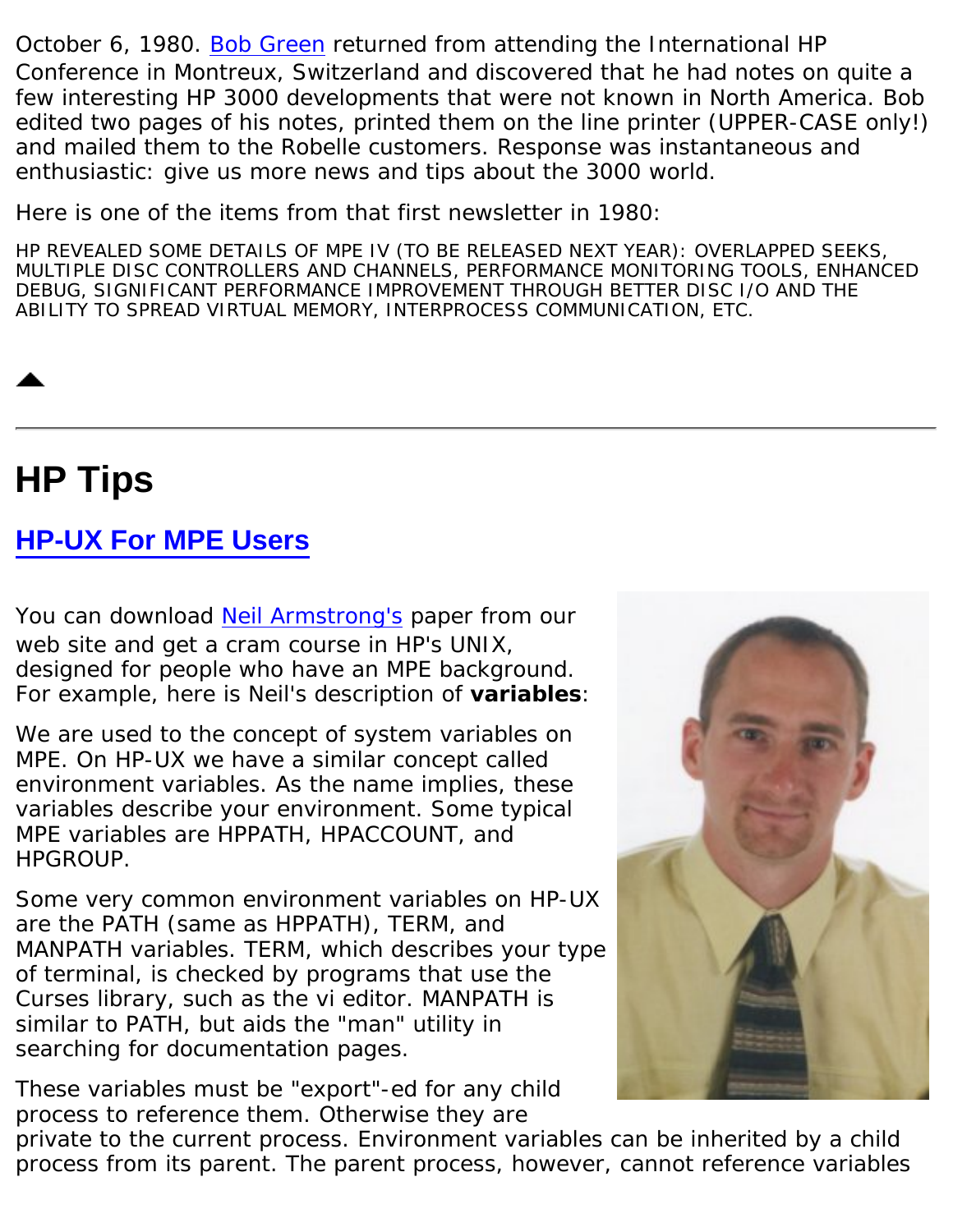*created or changed by the child process once the parent process becomes active again. This is quite different from MPE and means that a child process cannot pass back results in a variable; the typical alternative is a file.*

*On MPE we reference a variable by preceding the name of the variable with an exclamation point. On HP-UX you precede the name of the variable with a dollar sign (\$).*

To read the rest of Neil's paper, [download the PDF file.](http://www.robelle.com/library/tutorials/pdfs/hpuxmpe.pdf) Remember, you will need a copy of [Adobe Acrobat Viewer](http://www.adobe.com/products/acrobat/readstep2.html).

For another paper on the same topic, visit [Shawn Gordon's web site](http://www.smga3000.com/papers/UnixvMPE.htm).

## **[3kworld: Connecting DTCs to A and N-Class](http://www.3kworld.com/newsroom.asp?appmode=itemDetail&news_PK=3124)**

The new servers cannot directly link to a DTC because they lack the proper connector. But they can through a transceiver. Read how in this [MS Word](http://www.3kworld.com/newsroom.asp?appmode=itemDetail&news_PK=3124) [document](http://www.3kworld.com/newsroom.asp?appmode=itemDetail&news_PK=3124) on the 3kWorld web site.

#### **[The Euro Symbol on the HP e3000](http://www.robelle.com/tips/eurosymbol.html)**

With the introduction of the Euro and the withdrawal of national banknotes in February 2002, it's important that you know how to manage the Euro symbol on the HP e3000. To find out how to configure your input devices, such as the Reflection terminal emulator, and your printers, read the article linked above. This article was sent to us, courtesy Marius Schild (marius@samco.nl) of [Samco](http://www.samco.nl/) [Automation](http://www.samco.nl/), one of our excellent distributors, who got it from Ingrid Lamandassa of HP-Netherlands.

#### **[HP: comparison of servers](http://www.hp.com/products1/mpeixservers/servers/prod_comparison/index.html)**

HP has created a comparision page for the new A and N class servers plus the previous generations (9x8, 9x7, 9x9KS, 99x), with technical specification differences and a chart showing cost of support versus power for each server. Also available as a [PDF file.](http://www.hp.com/products1/mpeixservers/info_library/broch/anbroch_59804424.pdf) Link credit: John Dunlop, who also provides this page of [HP](http://www.hp3000links.com/tier.htm) [e3000 Models and Tiers, by John Dunlop](http://www.hp3000links.com/tier.htm). A nice summary table, compact and clear.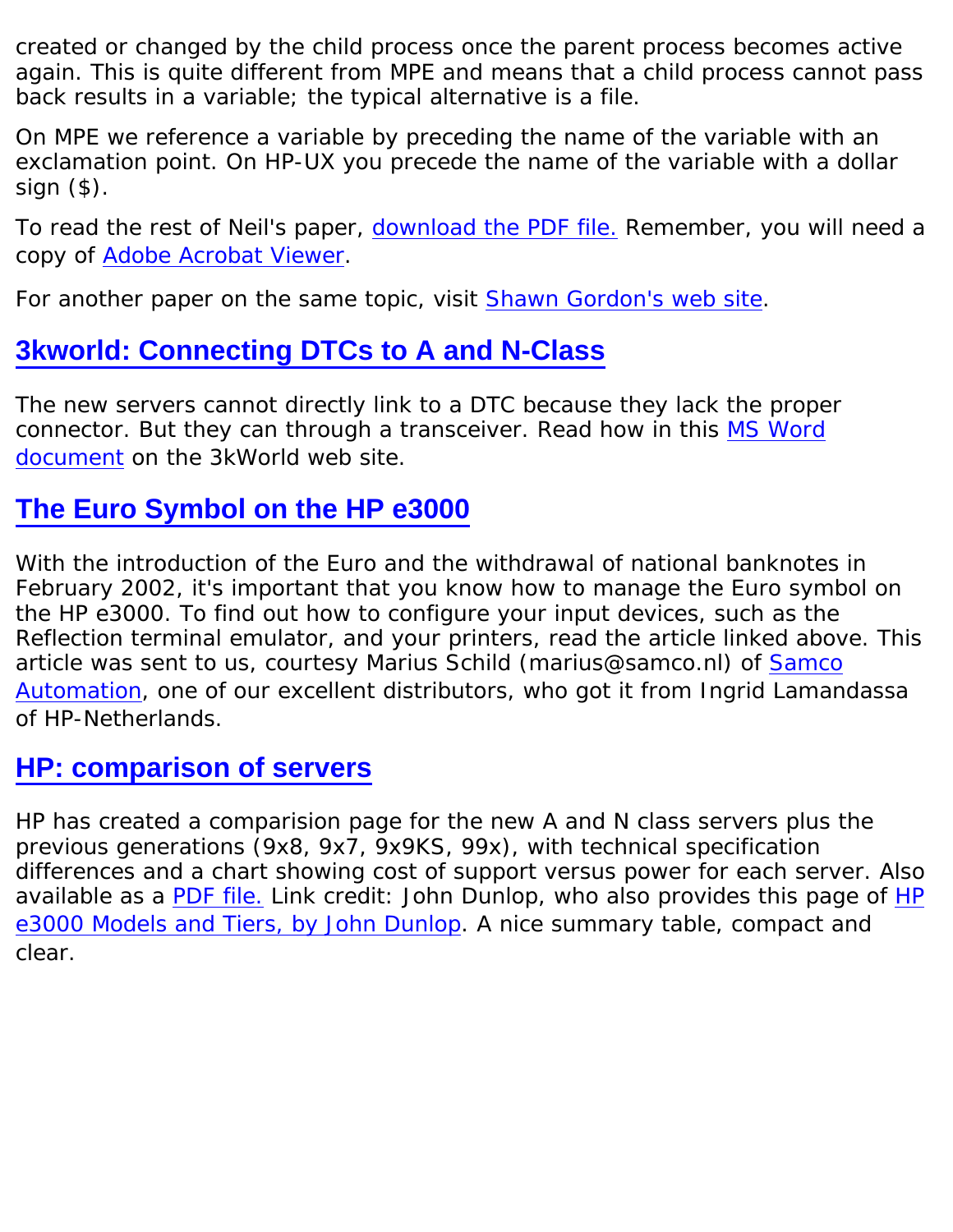## **[Unix: Where Are My Temporary Files](http://www.robelle.com/tips/unix.html)**

When migrating from MPE to HP-UX, one common question is "where are my temporary files?". Unix doesn't have the "temp" and "perm" domains like MPE. Instead, Unix uses a random filename in the /var/tmp directory to function as a temporary file.

To see how to generate a random filename from the Unix shell and then feed it into Suprtool, read [full](http://www.robelle.com/tips/unix.html) [version](http://www.robelle.com/tips/unix.html) of this story.

#### **dave.lo@robelle.com**

## **[3kworld: 100Base-T Cheat Sheet for A and](http://3kworld.com/newsroom.asp?appmode=itemDetail&news_PK=3296) [N-Class](http://3kworld.com/newsroom.asp?appmode=itemDetail&news_PK=3296)**

Chris Gauthier reports several calls as of late concerning configuration of the "free" 100Base-T card

in the A and N-Class. Most confusion he has seen has been in remembering that the 100Base-T interface is NOT the default one for MPE 7.0 and it must be set up as an alternate interface to the MPE default "ThinLan". For full instructions, click the link above.

# <span id="page-7-0"></span>**Qedit for Windows Tips**

## **[Testimonial: Qedit For Windows](http://www.robelle.com/qwin/plugs.html)**

Patrick Edwards, Manager, Information Systems for Arkansas Blue Cross and Blue Shield, has some nice things to say about [Qedit for Windows](http://www.robelle.com/products/qwin/):

*"Our programmers really like Qedit for Windows and feel it is a real time saver. We purchased Qedit for Windows two months ago and so far, my favorite features include:*

*Copy and paste with the click of a mouse. I don't have to remember any line-edit commands.*

*I hardly ever use DSCOPY anymore, since QEDIT for Windows allows me to copy a*



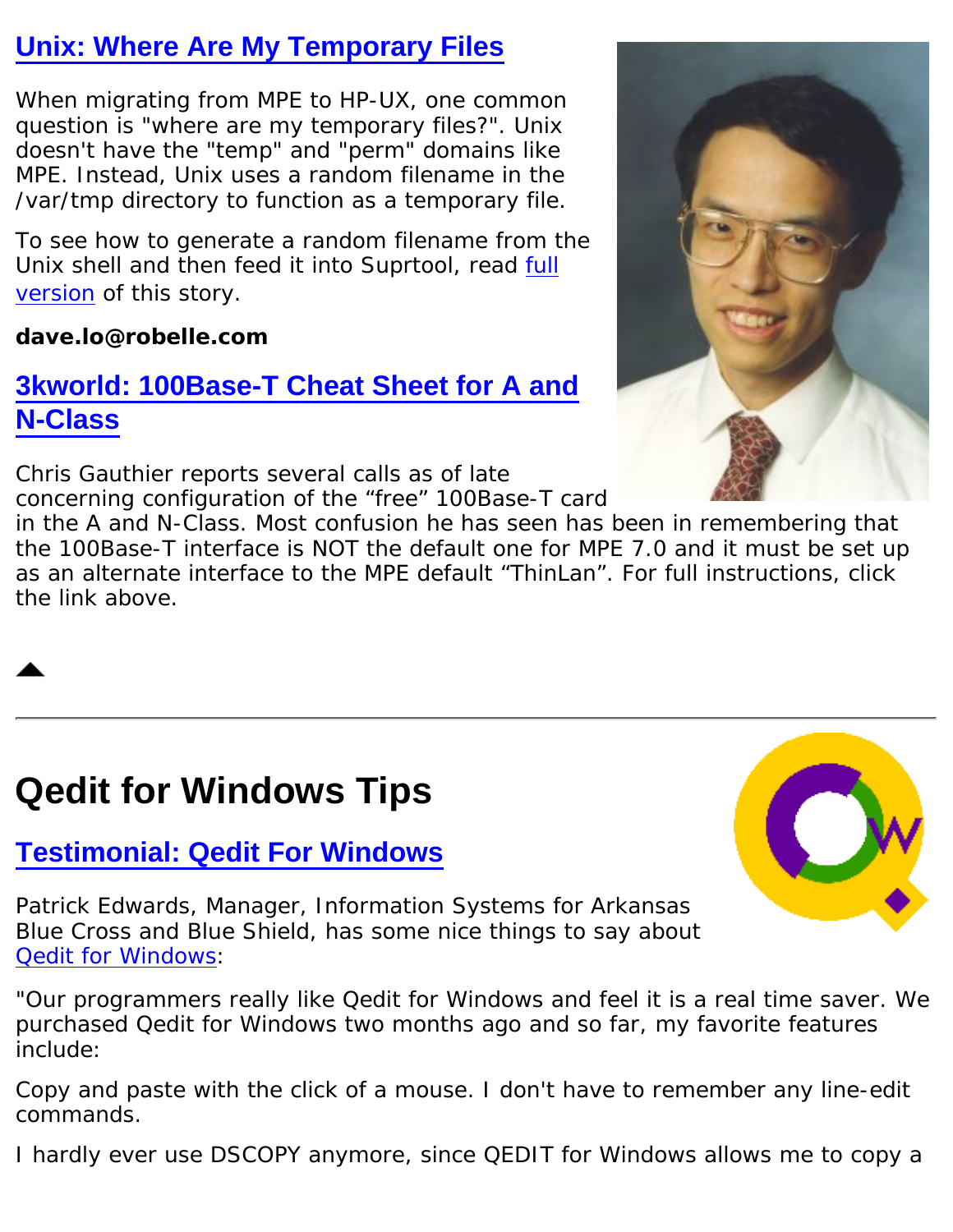*file from one account and save into another, even across machines.*

*With Qedit for Windows, I can easily transfer a file from my PC to the mainframe, or vice-versa. This also means I can email jobs, standard lists, etc, very easily.*

*QEDIT for Windows remembers the last 20 files I've opened. I can open one up again quite easily. (QEDIT on the mainframe only remembers the last file I've opened.)"*

#### **[Qwin: Record Numbers Vs. Line Numbers](http://www.robelle.com/tips/qwin.html#goto)**

Qedit for Windows is a PC editor and, as such, it presents your host files as if they were PC files, wherever possible. This allows you to use the same editing style on all files. However, sometimes the host file has attributes that are not used on the PC and you may need access to them.

For example, the current location in a document is shown in the lower right corner of your Qedit window as a **relative record number**. That is, the first line is always 1, the second 2, then 3, 4, 5... . If you insert a line, the relative record number of all lines below that point is incremented by one automatically.

If the host is an MPE/iX server, then each line also has an embedded **line number** which is physically



part of the line. The numbers allow for fractional parts, such as 50.1, to insert a line between lines 50 and 51. Qedit maintains these line numbers for you automatically when you insert text, renumbering small ranges of lines to make room when necessary. For most purposes you can forget that they exist.

However, if you are working from a host compiler listing for Pascal, Fortran, COBOL, or Splash, you may want to jump to a specific **line number** to make a source code change. In that case you use the **Goto Line** function (either Control-J or Mark|Goto from the menu):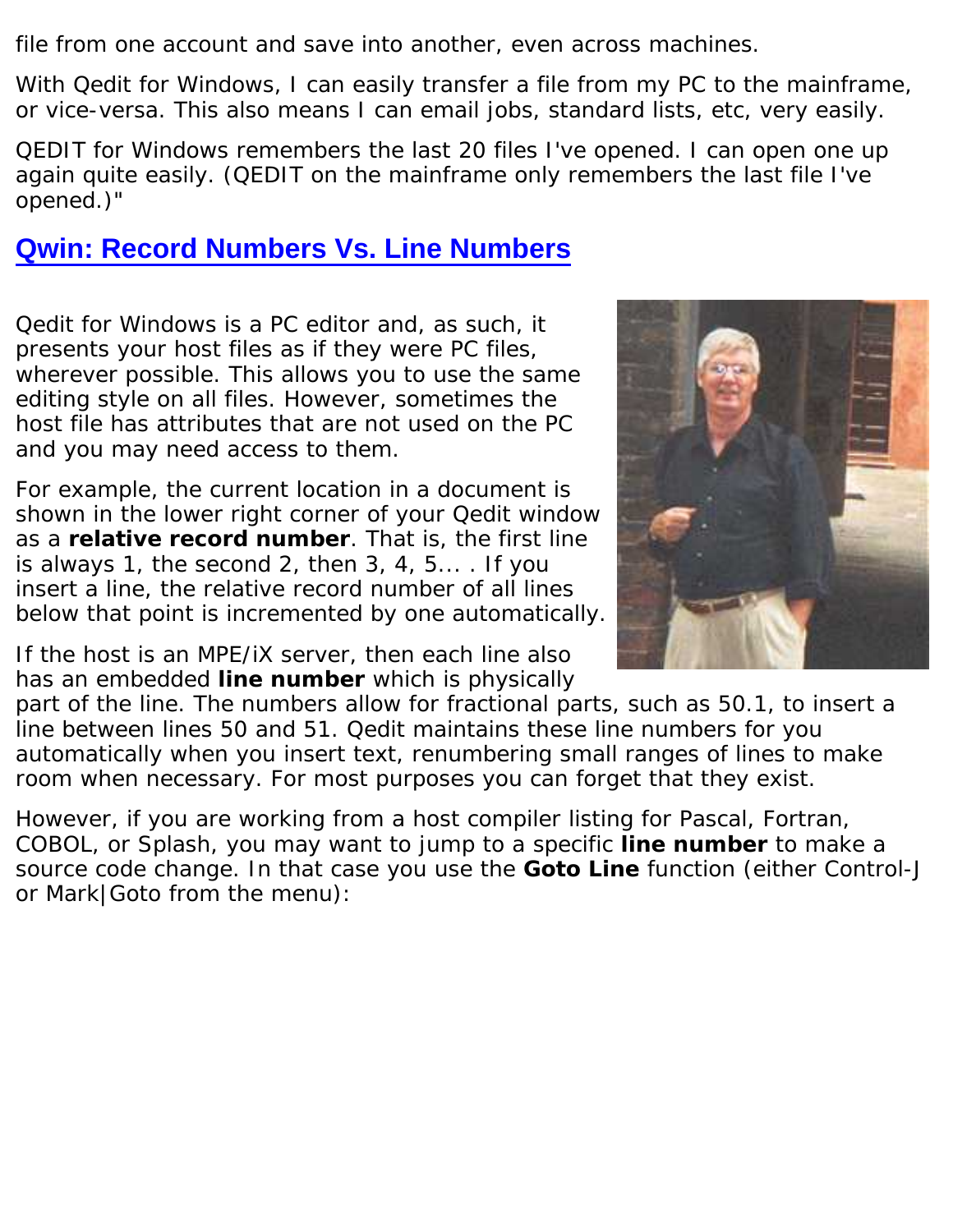| DN.                                                           |                                             |                 |  |  |        |              |
|---------------------------------------------------------------|---------------------------------------------|-----------------|--|--|--------|--------------|
| INTER ASSIGN TO "LINEPRT,UR,A,LP".<br>ASSIGN TO "SELITEM".    |                                             |                 |  |  |        |              |
|                                                               | <b>Go To Line</b>                           |                 |  |  |        | $\mathbf{x}$ |
| ITEM-RECORD.                                                  | Go to line: 50.31                           |                 |  |  |        |              |
| ₹.<br>REFIX<br>PIC.<br>PIC.<br><b>JFFIX</b><br>IPTION<br>PIC. | $\odot$ Line number                         | C Record number |  |  |        |              |
| LINE-RECORD.<br><b>PIC</b>                                    | 0K                                          | Help            |  |  | Cancel |              |
| ITION.<br>PIC 99                                              | $PIC \times VALUE "T".$<br>PIC X VALUE "F". | VALUE ZERO.     |  |  |        |              |
| ABLES"                                                        |                                             |                 |  |  |        |              |

Notice that you have two choices: Line Number or Record Number. To work from a host file listing, select **Line Number** and insert the number in the box (50.31). Qedit will find that embedded line number in you file and jump to it.

Note: the color background of the COBOL source highlights the text, comment and unusable portions of the lines. Qedit supports a different color scheme for each connection, making it easy to see which host you are editing. This is the Desert Morning color scheme, selected from the Options|Connections dialog box.

For more Qedit for Windows tips, visit the [permanent bookmark](http://www.robelle.com/tips/qwin.html#goto) of this article.

#### **bob.green@robelle.com**

#### **[Robelle Tech: Qedit Boxes of Text](http://www.3000newswire.com/FN-RTechRobelle-01May.html)**

<span id="page-9-0"></span>Robelle has started writing a column for the [3000 NewsWire](http://www.3000newswire.com/) magazine, called: **Robelle Tech**. Each month it will feature a technical article about an hp e3000 topic and another article about getting the most out of Robelle's e3000 products, Qedit and Suprtool. The second part of our first monthly column in the *3000 Newswire* is about rectangular editing in Qedit for Windows. Click the link above for the full story from Bob Green!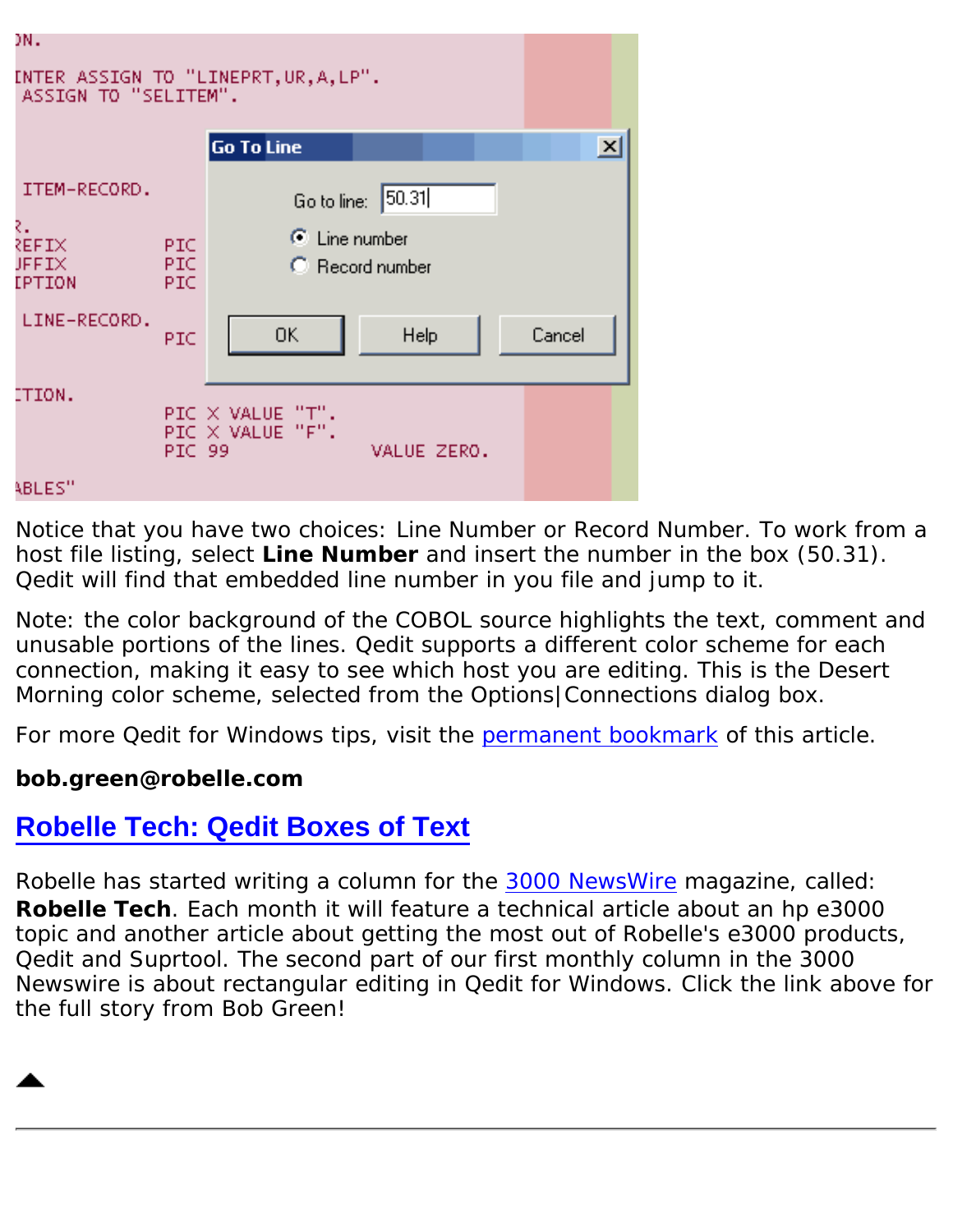# **MS Windows Tips**

## **Quick Access to Web Address**

If you wish to go to web site, use the Run dialog box of the Start menu and enter the URL (i.e., web address). For example, to go to Robelle's web site , press Start, then click on Run, and type **www.robelle.com** - there is no need to enter *http://*. This works most of the time, unless your web address is only xxxxx.com. In that case, Windows thinks you want to execute the xxxxx program.

## **[SpaceMonger: New Way To Visualize Windows Disk Space](http://www.werkema.com/software/spacemonger.html)**

Click the link above for a cool little windows program:

SpaceMonger is a free tool for keeping track of the disk space on your computer. Instead of viewing your disk as unhelpful little icons or pie charts, you see a single picture that shows you at a glance how much space every file and folder are using.

Select any area with a folder title, then zoom in

by double-clicking. SpaceMongerer highlights large files and allows deletions. Win2k users should see the readme file for sparse files, hard links, junction points and mount points.

#### **paul.gobes@robelle.com**

For more Windows tips, visit the [permanent location](http://www.robelle.com/tips/windows.html) of these articles.

# <span id="page-10-0"></span>**Suprtool Tips**

## **[Suprtool: Cut 4 Hours to 16 Minutes](http://www.robelle.com/tips/st-speed2.html)**

Robert Allen Green of Long Reach Inc. has only been using Suprtool for a short time, but he has certainly been making his IT department look good. Click the link above to read how Robert cut the time of their Sales Shipment report from four hours to 16 minutes using Suprtool, and



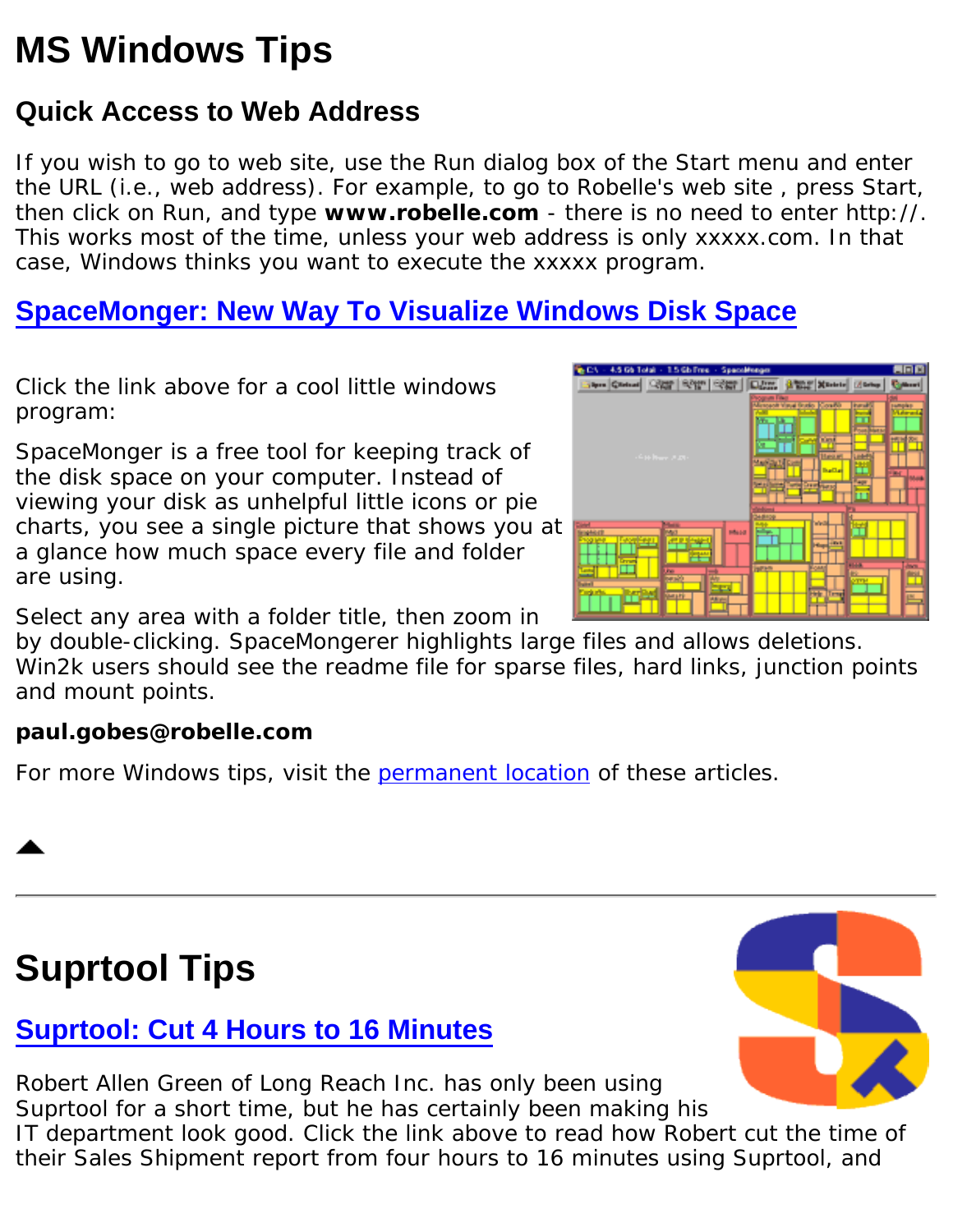made the report much more flexible as well.

## **[What Can Suprtool Do That Query Can't Do?](http://www.robelle.com/tips/st-query.html)**

Query is a data base inquiry facility supplied with the IMAGE database on the [HP](http://www.robelle.com/support/hp3000.html) [e3000.](http://www.robelle.com/support/hp3000.html) It works only with IMAGE data. Query has two primary purposes: it is a report writer, and it is a data manipulation tool.

[Suprtool](http://www.robelle.com/products/suprtool/) works with many different data sources, not only IMAGE. Suprtool has one primary purpose: to extract data into files. Suprtool's Dbedit utililty can be used for data entry and manipulation. While Suprtool is not as sophisticated a report writer as Query, it is widely used for ad-hoc reporting since it is so flexible and quick.

Below is a small portion of a comparison of features in Query versus Suprtool, created by Mike Shumko (see picture right) and Paul Gobes of Robelle. For over a hundred more features, visit the [permanent](http://www.robelle.com/tips/st-query.html) [location](http://www.robelle.com/tips/st-query.html) of this comparison chart.

#### **Query=Q Suprtool=S**

- Q S Ability to list data to screen or printer
- Q S Normal IMAGE access speed S Multi-record No-Buf high speed access
- Q S Ability to link data from multiple datasets
	- S Ability to read non-IMAGE files
	- S Ability to create non-IMAGE files
	- S Ability to prepare data for other applications, platforms
	- S Ability to redefine data items
	- S String Handling: Uppercase/Lower/Trim/Concatenation
	- S Listredo stack saveable as a Use file
- Q S Ability to limit search to a set number (numrecs) S Datehandling routines : relative dates (\$today(+3), \$date(\*/\*-3/\*)
	- $S_{\text{scat}}$  Datehandling routines : conversion to standard ccyymmdd format
	- $S_{\text{S}}$  Datehandling routines : conversion to astromomical 'Julian Date' day number
	- S Datehandling routines : supports 28 different date types
	- S Datehandling routines : supports Powerhouse, ASK, Oracle,
	- SRN, EDS datetypes
	- S Datehandling routines : arithmetic date manipulation

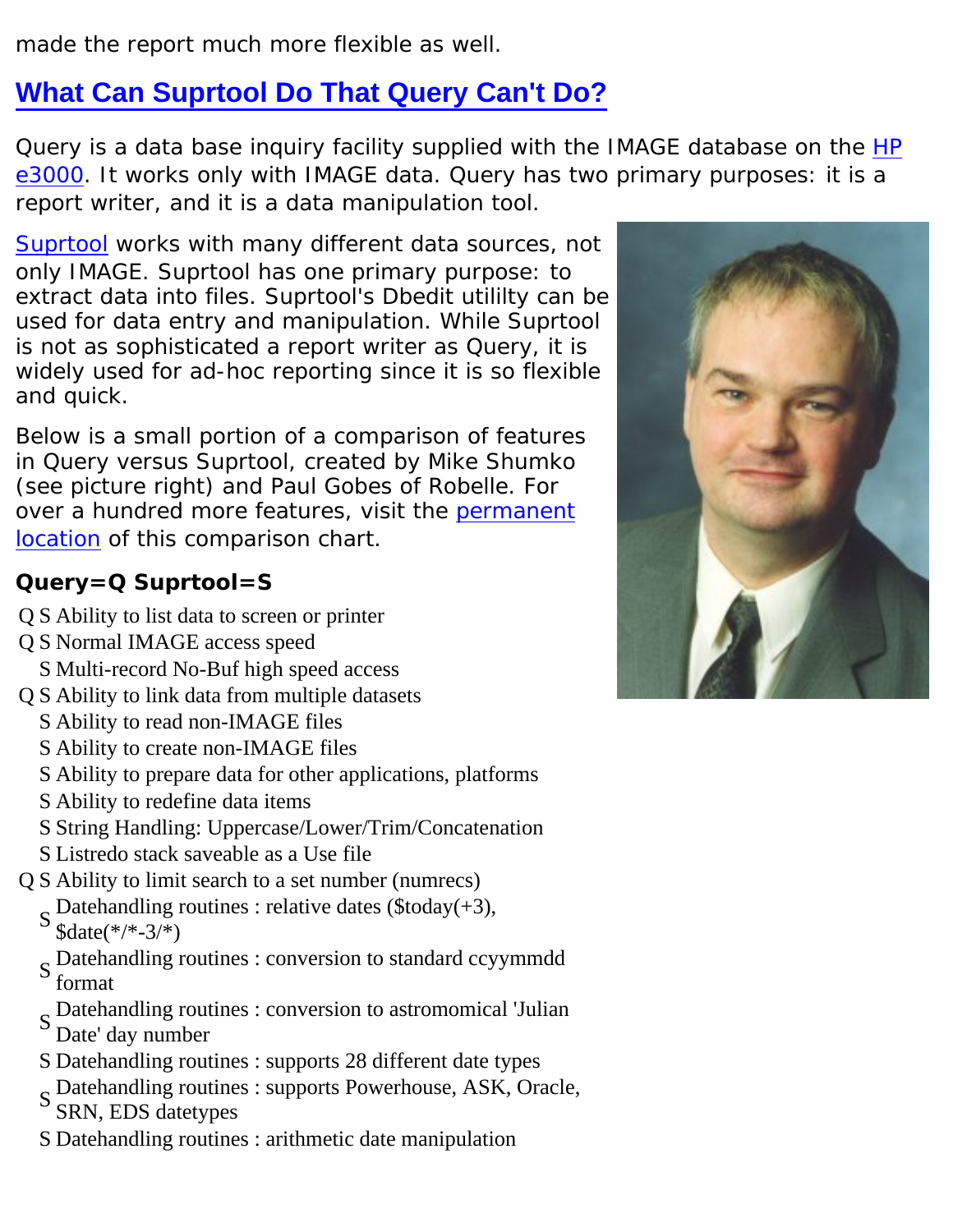- S Ability to designate date format type
- Q S Key retreival by B-trees and Third Party Indexing
	- S Ability to define Image subfields
	- S Ability to define fields either by absolute or relative position
	- <sup>S</sup> Ability to define new fields of various data formats for extraction
	- S Ability to create an archive file while deleting dataset records

#### **paul.gobes@robelle.com** and **mike.shumko@robelle.com**

## **[Art Bahrs: Jumping On Problems with Suprtool](http://www.robelle.com/tips/st-data-problems.html)**

Longtime Robelle customer Art Bahrs (abahrs@denkor.com) has been using Suprtool since 1989 and qualifies as a Suprtool expert in his own right. Art was initiated to Suprtool at Oregon Health Services Foundation where he worked for six years and even presented a paper on Suprtool's data manipulation capabilities at the annual SRN conference in 1996. Since then he has used Suprtool at Blue Cross Blue Shield of Oregon, Boyd's Coffee, and now at Denkor Dental Management Corp. He even helped his wife, Sandra, a custom report analyst, learn how to use Suprtool.

Robelle's Nicky Gunther (nicky.gunther@robelle.com) noticed that Art was one of the frequent posters to the [Robelle-L mailing list](http://forum.robelle.com/), responding to a great variety of Suprtool topics and questions. Art shared some of his Suprtool experiences with Nicky in a profile that you can read at the [permanent bookmark](http://www.robelle.com/tips/st-data-problems.html).

## **[Validating Field Relationships](http://www.robelle.com/tips/suprtool.html#field-relationships)**

The Suprtool If command supports arithmetic operations between fields, even fields of different numeric data types. This is useful in checking some of the 'business rules' that most applications have. These rules are usually included in the data entry programs but sometimes 'stuff happens' and the data gets messed up. Here is a simple task that uses this new feature to isolate records which are breaking the rule of "Invoice amount = price times quantity".

```
 >base sales.db,5,passwd
 >get d-invoices
 >if price * quantity <> amount
 >list standard device LP &
 > title "Price * Qty not = Amount"
 >xeq
```
Use this tip for month-end jobs that prints exception reports.

Tip taken from the Robelle tutorial [Ensuring Data Integrity With Suprtool](http://webdev.robelle.com/library/tutorials/pdfs/datinteg.pdf) (PDF Format).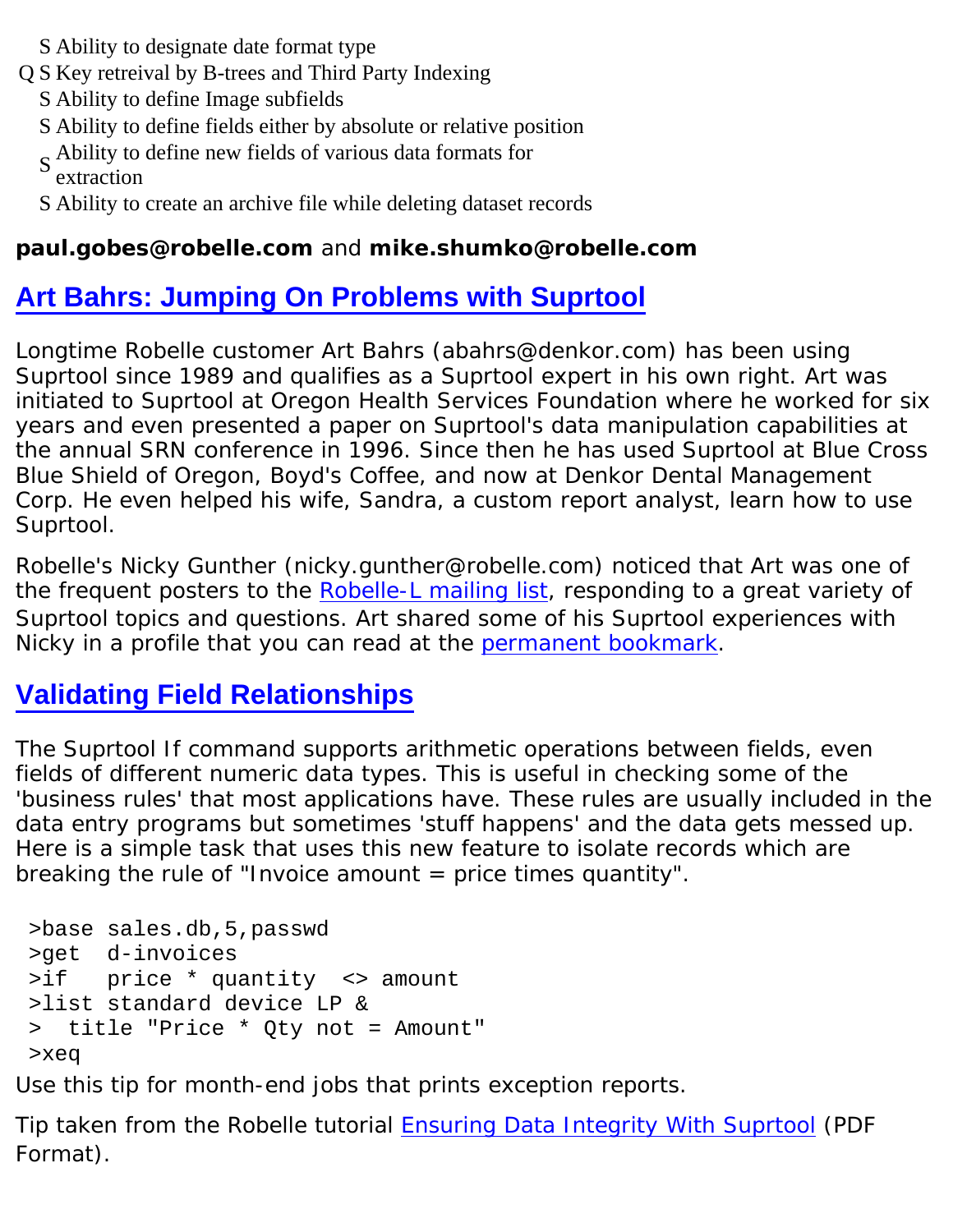## **[hp3000-L: ESC and Other Trash in IMAGE](http://www.robelle.com/tips/suprtool.html#remove-tab)**

#### From an [Email thread](http://optc.com/Webbot/Thread22085.html) on the [hp3000-L mailing list:](http://www.robelle.com/support/hp3000.html#hp3000-l)

From: Thisted, Kristian Kristian.Thisted@skanska.se

This has probably been up before but I still have a problem which many of you have encounterd before. We are about to migrate to another DB and some fields contains characters like TAB and ESC. They are of course not accepted by the receiver.

How can I clean my Image fields? Suprtool?

To read Paul Gobes reply, visit the [permanent](http://www.robelle.com/library/newsletter/remove-tab) [bookmark](http://www.robelle.com/library/newsletter/remove-tab) for this tip.

#### **paul.gobes@robelle.com**

#### **[If Command Performance](http://www.robelle.com/tips/suprtool.html#if-perf)**



Although the core of Suprtool has been highly optimized, there are still some things that you can do to make your selections execute faster. Suprtool's If command uses a technique called short circuit evaluation. Simply put, if a record does not qualify based on the first criteria, then Suprtool does not bother checking the second criteria. Let's say you have the following Suprtool task:

```
base mydb
get order-details
table mytable,order-no,file,orders
if $lookup(mytable,order-no) and &
    order-status = "OP"
output qualords,link
xeq
```
Suprtool will do the lookup in the table to see if it has a qualifying order-no; if it does then it will go onto the next criteria and check the order-status. If the order-no does not exist in the table, then Suprtool will not bother checking the order-status; the If command will "short-circuit" and Suprtool will move on to the next record.

We can optimize this If command as follows:

```
if order-status = "OP" and &
    $lookup(mytable,order-no)
```
This way Suprtool only has to do the table lookup for the orders with a status of "OP". **Put the functions that have a \$ in front of them at the end of your If**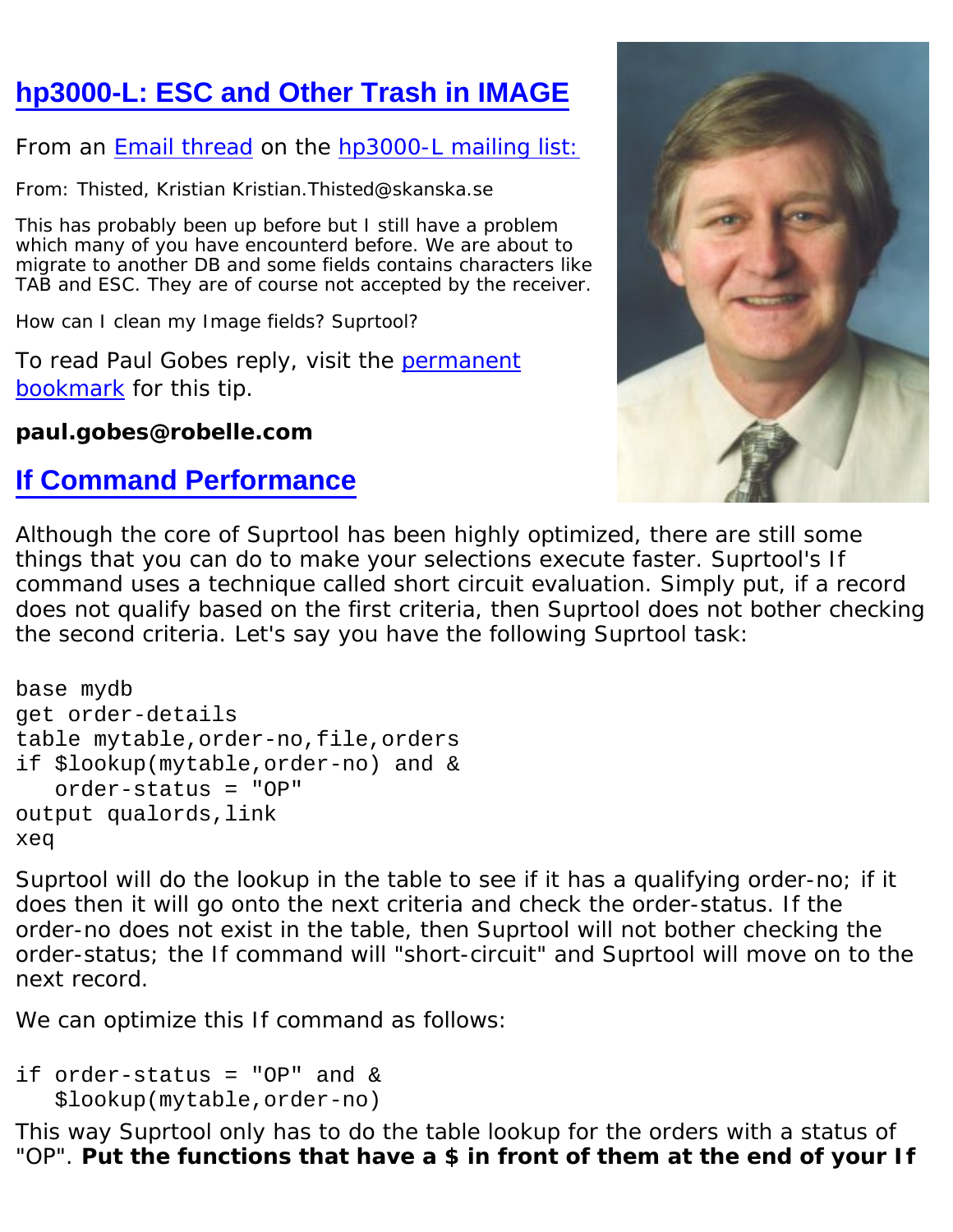**command**, with the exception of \$read which is a command line feature only.

For a fuller discussion of the If command and more Suprtool tips, visit the [permanent bookmark](http://www.robelle.com/tips/suprtool.html#if-perf) for this story by Neil Armstrong.

#### **[Changing Data Types](http://www.robelle.com/tips/st-changetype.html)**

One area that generates a steady stream of support calls is when users need to change the storage format of numeric data fields. For example, lets say somebody sends you an ASCII file of data, and you need to add it to one of your Image datasets. Problem is, some of the numeric fields are stored in the dataset in numeric formats, like integer or packed. How can you convert the storage format of those fields into the format Image expects them to be?

There are two basic things you need to know to accomplish this:

#### **1) You can define ASCII numbers as DISPLAY** and

#### **2) You can create new fields with the DEFINE command.**



Combining these two insights allows Suprtool to change the field storage attribute of a field from Ascii number to binary numeric. To find out how, visit the [permanent bookmark](http://www.robelle.com/tips/st-changetype.html) for this article.

#### **Hans.Hendriks@robelle.com**

#### **[Adding Record Numbers to SD Files](http://www.robelle.com/tips/st-recnum.html)**

Jim Walker, consultant, asked this question about [Suprtool:](http://www.robelle.com/products/suprtool/) *"I need the record number as part of my data file...I also need an SD file or a file that is identical to the dataset (i.e., in =) so I can do some more work with the file...however, I am lazy and do not want to re-define all the fields in the dataset when I read the file back in after using the NUM,DATA option. When processing through the dataset, do I have access to the record number field? If so, how can I access it...extract it...and still use the ,LINK option on my output statement?"*

To read Hans Hendriks' reply, visit the [permanent bookmark](http://www.robelle.com/tips/st-recnum.html) for this tip.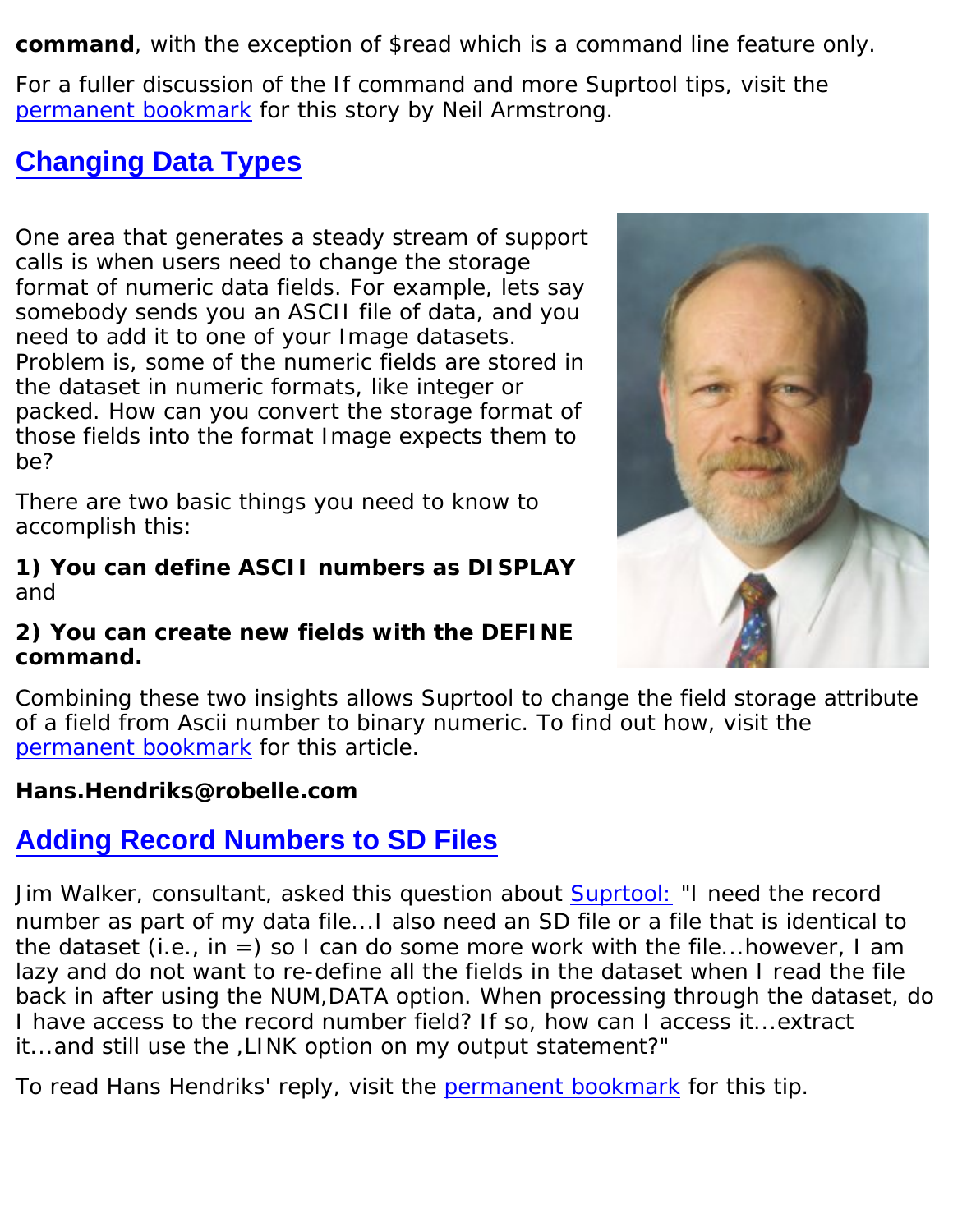#### **[Sub-Totaling with Suprtool](http://www.robelle.com/tips/suprtool.html#subtotal)**

Did you know that you can sub-total data with Suprtool, as well as determining how many records made up that total? For example, we can total the number of products sold by product and also total the dollars for each product. The Duplicate command has a Count Option, whereby you can produce a new field in the output record with the number of occurrences of each key value. The Total Option allows up to 15 fields to be sub-totaled for each duplicate key. For example:

```
 >base store.demo,5,reader
>get d-sales \{open\} a dataset}
>sort product-no {define a sort key}
 >duplicate none keys &
   count total sales-qty sales-total
 >out salessum,link {Output to a link file}
 >xeq
```
These commands produce a file with a summary by product-no (because that is what we sorted by). The file will contain a count of the number of records for that product-no, and totals for the sales-qty and sales-total. The count field is called ST-COUNT and the totals have field names of ST-TOTAL-1 and ST-TOTAL-2, which are at the end of each record. And because it is a self-describing file you can easily pass it on to Suprlink or STExport or Suprtool for further processing. That's all there is to it.

#### **[Record Count to Go with Total](http://www.robelle.com/tips/suprtool.html#recordcount)**

With Suprtool, it is easy to include a grand total of a field in a simple report. List Standard Device XXX prints a simple report on device XXX, and Total \$File \$List prints the total of a field on the same List device. What if you also want to include a count of the number of records totalled? To find out how, read Dave Lo's article linked above.

**[Removing Redundant Data](http://www.robelle.com/tips/suprtool.html#redundant-data)**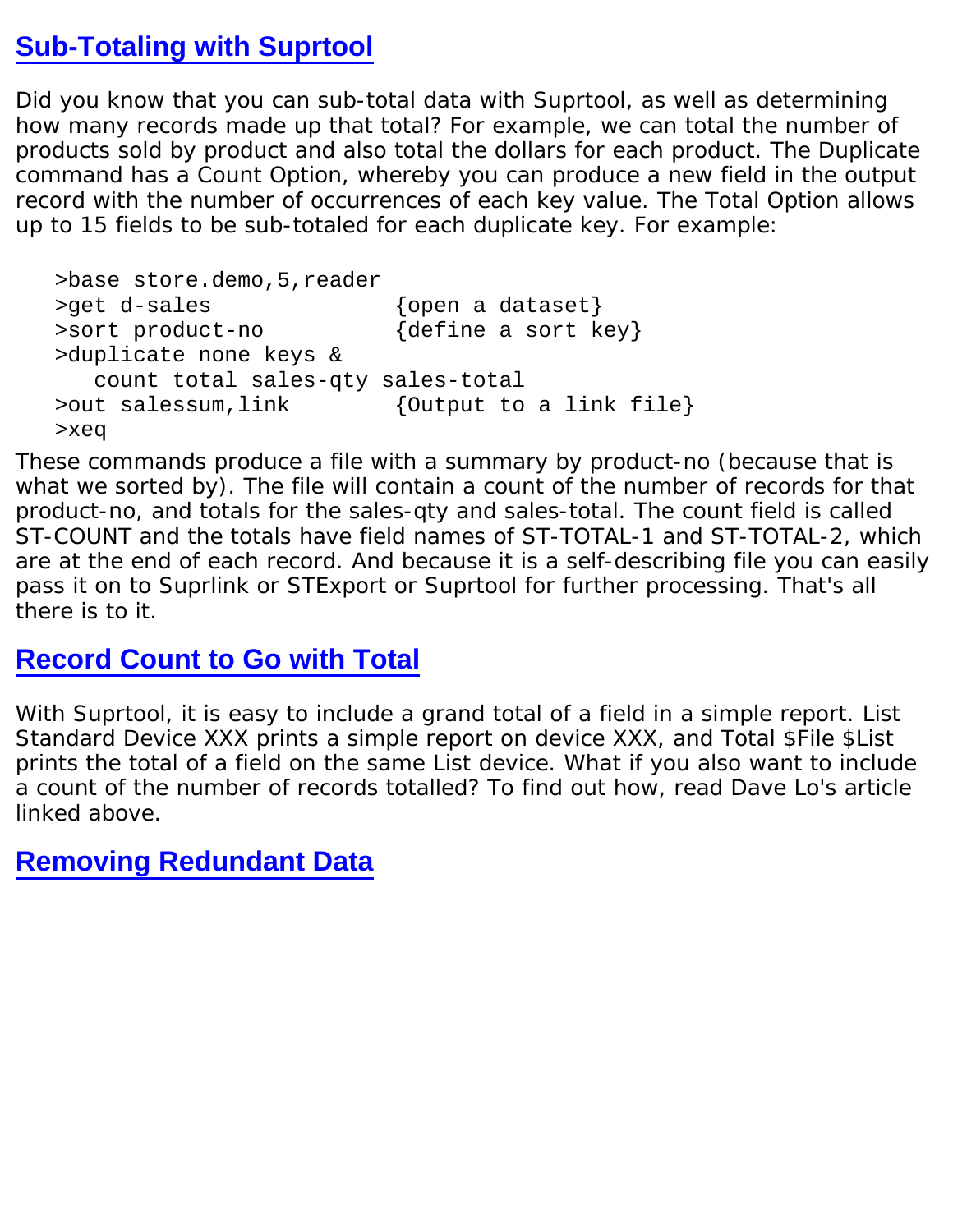In many reports, data is unnecessarily repeated in a column. Suprtool can remove duplicate data from a report, which turns a daunting report into a friendlier version. For example:

| ACCT CONTACT-NAME    | ADDRESS-TYPE |
|----------------------|--------------|
| 206J Fred Flintstone | MAIN         |
| 206J Fred Flintstone | INVOICE      |
| 206J Fred Flintstone | TAPE.        |
| 206K Freakazoid!     | MATN         |
| 206K Freakazoid!     | INVOICE      |

We have three ADDRESS-TYPE records for Fred Flintstone and two for Freakazoid. It would improve the report readability tremendously if we could eliminate the redundant printing of Fred Flintstone and Freakazoid.

Robelle's Ken Robertson has a solution to this need. Read his full explanation at the [permanent bookmark](http://www.robelle.com/tips/suprtool.html#redundant-data) for this item.



# <span id="page-16-0"></span>**Links/Resources**

#### **[John Dunlop: www.hp3000links.com](http://www.hp3000links.com/)**

[John Dunlop](mailto:jdunlop@totalise.co.uk) (jdunlop@totalise.co.uk) maintains this nice set of links, very comprehensive: "all your HP e3000 resources on the net". I found a list of [HP](http://aics-research.com/qcterm/escape.html) [terminal escape sequences](http://aics-research.com/qcterm/escape.html) at AICS and [Managing HP e3000s for the Complete](http://www.interex.org/enterprise/hp3000.html) [Novice](http://www.interex.org/enterprise/hp3000.html) by George Stachnik (in 24 parts!). There are many more...

## **[The Bit Convertor](http://horner.horner.home.mindspring.com/bitc.html)**

The HP e3000 numbers bits from left to right as 0 to 15 (16 bits) or 0 to 31 (32 bits). Horner Consulting has a "bit converter" web page for converting bit values into octal PARM= values for the Run command, and vice versa. Also useful for decoding and encoding Foptions and Aoptions for file opens: [Bit Converter Page](http://horner.horner.home.mindspring.com/bitc.html)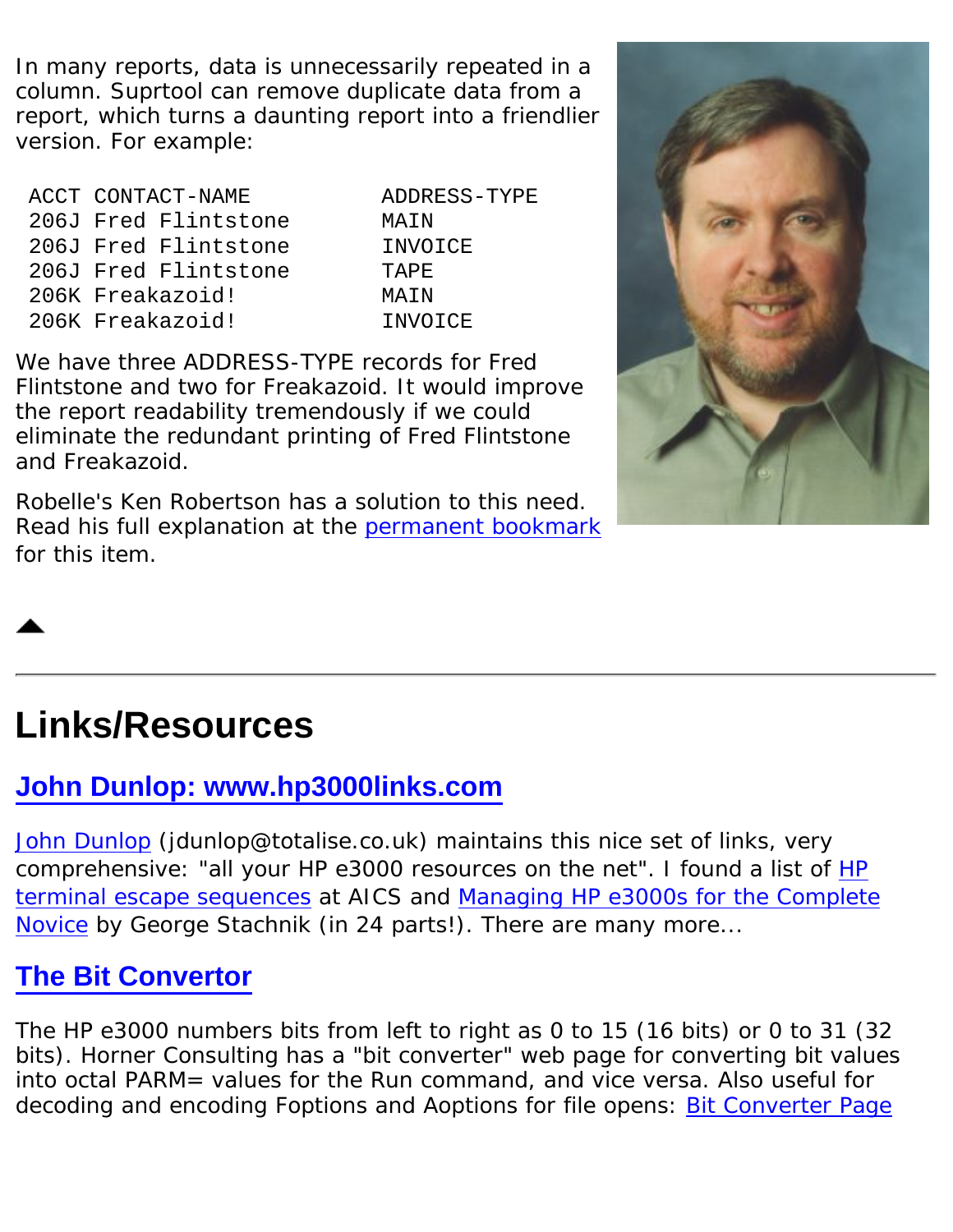#### **[Cobol Tips](http://www.smga3000.com/cobol/)**

Shawn Gordon has a series of articles on COBOL for the HP e3000 on his web site. The articles are only indexed by file name, not article title, but they should still be useful for COBOL programmers. In January 1998, Shawn started writing for the [3000 NewsWire](http://www.3000newswire.com/) and there are many more of his COBOL articles posted at [3kworld](http://3kworld.com/) under the Newswire. In March 2001, Shawn published his [last COBOL column](http://www.3kworld.com/newsroom.asp?sit_PK=67&appmode=itemDetail&news_pk=3108).

#### **[How Stan Got Started](http://www.sieler.com/howstarted.html)**

On [this short web page,](http://www.sieler.com/howstarted.html) Stan Sieler, legendary system programmer at [Allegro](http://www.allegro.com/), explains how he got started as a programmer. Stan originally thought he might become a Forest Ranger. You will notice that he started in Algol on a Burroughs B6500.

#### **[Essay: Revenge of the Bricks](http://www.robelle.com/tips/bricks.html)**

Ali Saadat, President of [Quantum Software Corp,](http://www.quantumleapit.com/) gave us permission to reprint this thought-provoking essay from the **CAMUS** Newsletter. The subject is the value of existing business applications and it reminds me of "The Emperor's New Clothes". Please read it and see if it doesn't give you a better appreciation of the value of your existing IT investment. Ali's firm Quantum produces innovative products for the CA-MANMAN and HP e3000 market, such as [XactMan,](http://www.quantumleapit.com/xactman.htm) a web-enabled e-commerce solution that provides real-time access to HP-hosted data.

## **[Terry Floyd: Manufacturing in the New Millenium \(PowerPoint\)](http://www.supgrp.com/camus2001.ppt)**

Terry Floyd of [tSGi](http://www.supgrp.com/) (the Support Group inc, which provides support services for MANMAN sites) gave an interesting paper at the recent CAMUS 2001 conference (manufacturing software). The link above is to the PowerPoint file. If you have ever wondered about the differences between EDI and XML and whether XML is "the answer", this paper is for you. He even has concrete examples of EDI transactions in XML format.

#### **[Shawn Gordon: Understanding C for the COBOL Programmer](http://www.smga3000.com/papers/Cvcobol.html)**

Shawn Gordon wrote articles on COBOL for the e3000 for many years, but he is open to new ideas like C programming:

*Over the last few years I have read many fine (and not so fine) books, articles and columns on the C language. I have even read several that compared it to languages like PASCAL and SPL. What I have never seen, and have been waiting* for, is one that showed how a COBOL programmer, such as myself, might find it *easier to jump onto the C bandwagon. Finally I decided I was going to have to*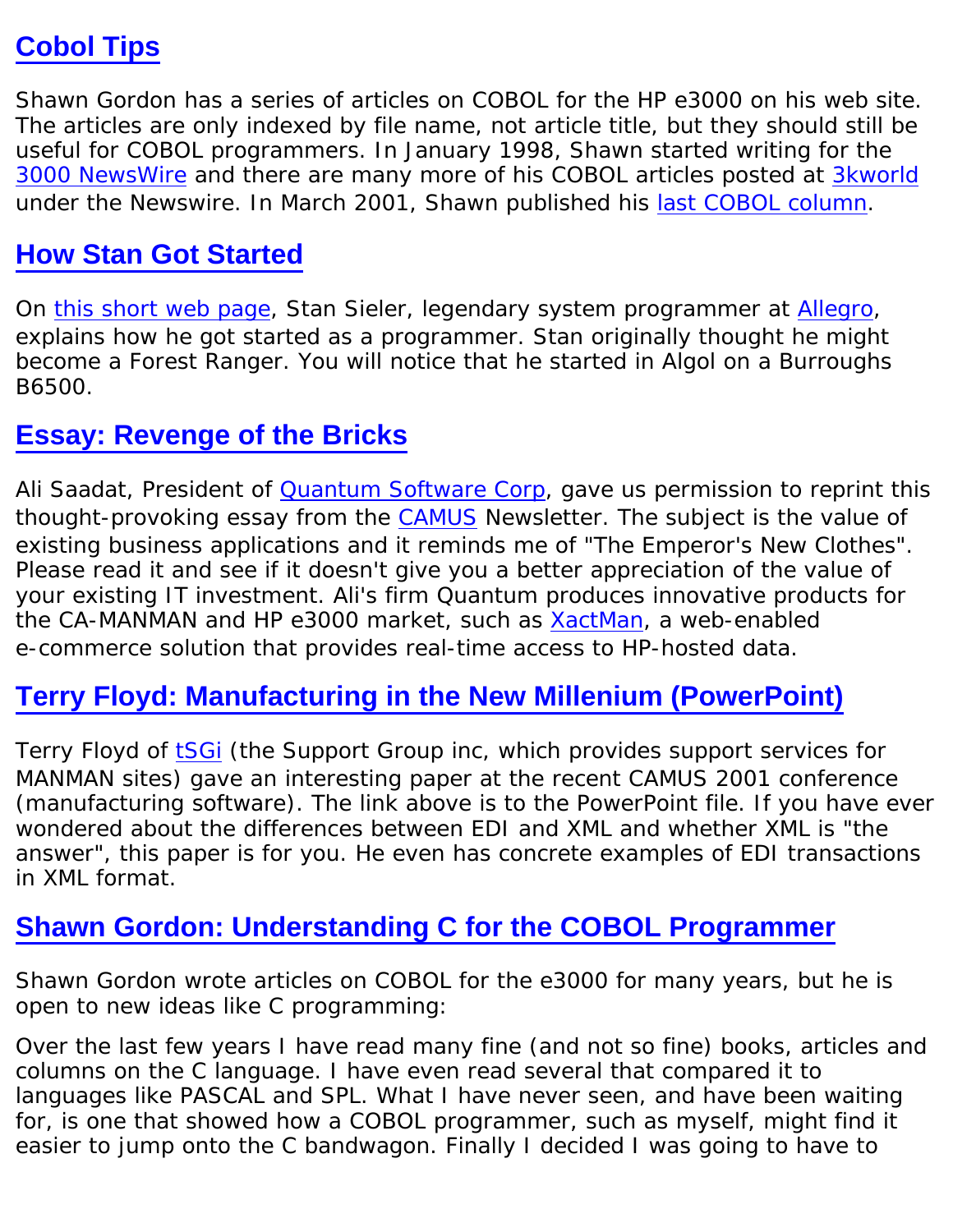*write it myself.*

## **[Adager: Annotated e3000 Links](http://www.adager.com/OffCampusHP3000.html)**

Many sites have lists of e3000 web links, but the Adager list is unique. It contains a well-written paragraph about each link, giving you background information, history, and guidance. Click the link above - recommended.

## **[Tim Ericson: HP e3000 UDCs and Command Files](http://www.fourdiamonds.net/hp3000/commandfiles.html)**

Here is a web site with (almost) everything you ever wanted to know about User-Defined Commands and Command Files on the HP e3000, with a database of sample commands and links to much more relevant information on the web, including the [Command File page](http://www.robelle.com/~ken/CoolSystem.html) of Robelle's Ken Robertson. The site was created by [Tim Ericson](http://www.fourdiamonds.net/hp3000/tim/resume.html) and we found it courtesy [Adager.](http://www.adager.com/OffCampusHP3000.html)

## **[Ecometry AOL Instant Messenger \(AIM\) Page](http://www.ecometry.org/aim.htm)**

This page was put together so that Ecometry users can get in touch with other Ecometry users via instant messaging. To chat with a user, just click on their AIM name on the page. If you want to get added to the list, email Ryan Wheeler (rwheeler@desantiscollection.com) with your name, email address, company name and URL, what your company does, and your AIM nickname. Hosted on [Ecometry.org](http://ecometry.org/) by Anthony Ballo (anthony@ecometry.org).

# <span id="page-18-0"></span>**Host-Based Qedit Tips**

## **[Editing Many Files At Once](http://www.robelle.com/tips/qedit.html#manyfiles)**

When **[Qedit](http://www.robelle.com/products/qedit/)** was originally written, its ability to edit one file at a time and make it lightning fast to switch between files was more than adequate. That is how we came up with the space-saving,

instant open Qedit workfile that allows you to do Open *XXX*, edit, Open *YYY*, edit, then *Open \** to switch between the files in a second. But when we wrote Qedit for Windows, we needed multiple files in edit windows at the same time. So we added a similar feature to host-based Qedit.

Read all about it at the **permanent bookmark** for this story.

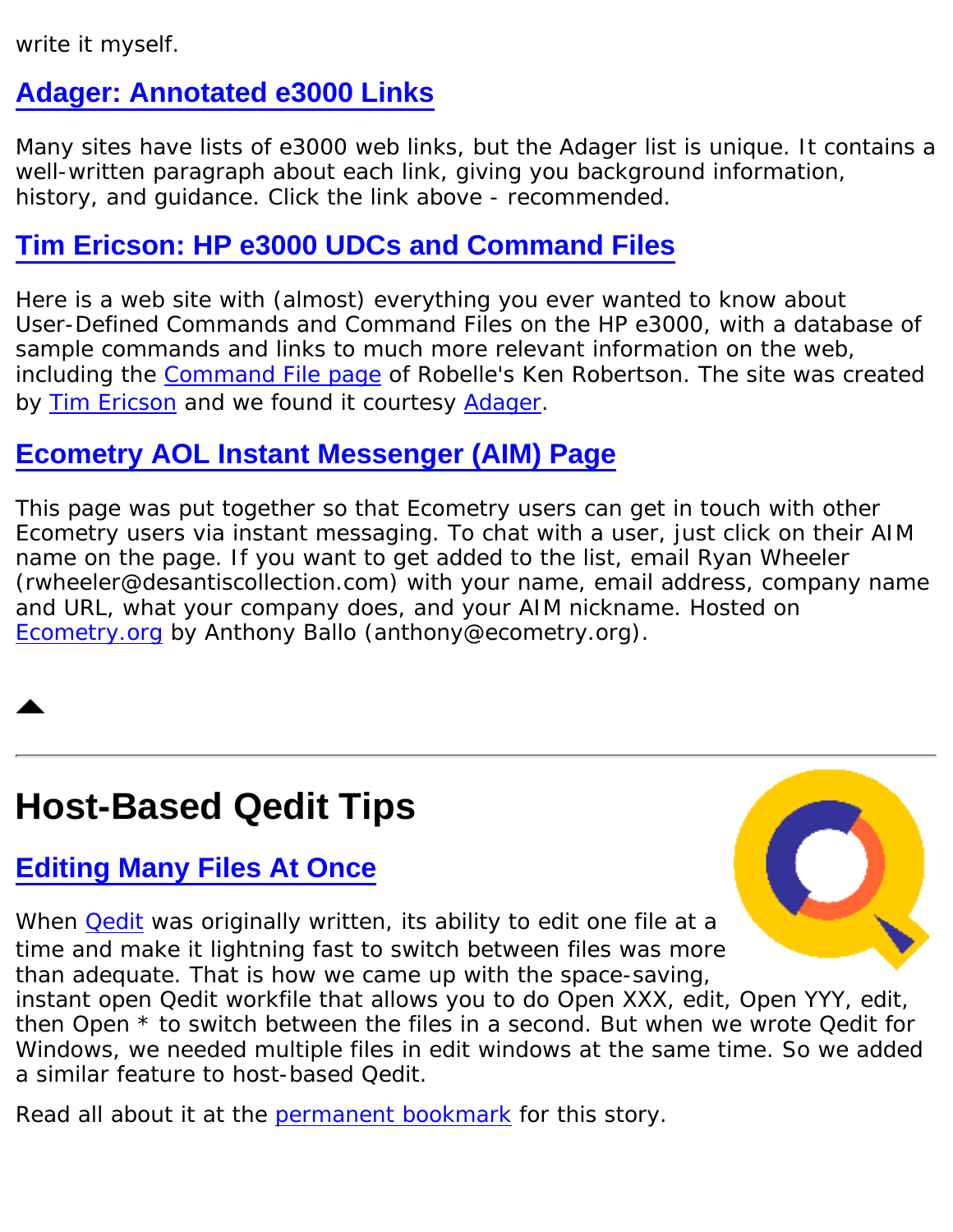#### **[New: Searching for Multiple Strings](http://www.robelle.com/products/qedit/prerelease.html)**

Host-based Qedit for MPE and HP-UX version 5.0.10 (a pre-release) is now available for testing and provides searching for multiple strings on the same line. (**Note:** this feature is not available in Qedit for Windows yet.) In the previous 5.0 Qedit, it is easy to list all the lines that contain a single string, such as "Suprtool":

```
 /List "suprtool" (Upshift)
```
If you wanted to select lines that contained different strings, you had to repeat the same commands using each string one by one. With the latest Qedit pre-release, a command can now have up to 10 strings. So, instead of doing:

```
 /List "Suprtool"
 /List "Qedit"
 /List "Robelle"
```
you can now do:

/List "Suprtool" or "Qedit" or "Robelle"

Strings are separated by an **OR** keyword. Each string can have its own set of search options such as column range, caseless search, regular expression:

/List "Suprtool" (upshift) or "Qedit" (10/20)

The complete list is saved as the previous list. This means it is used when the previous list construct, typically an empty string, is used in subsequent commands.

#### **Changing Cobol Tags**

Also, the **Change** command now has a new **Tag** option. This new feature makes it easier to manipulate Cobol tags in CobolX-type files. A regular **Change** command operates on the text area located in columns 7 to 72. The **Tag** option forces the requested changes to be applied in the tag area only i.e. columns 73 to 80. The text area (columns 7 to 72) remains unchanged.

If you are interested in these features, please contact us (email support@robelle.com) and we will be glad to provide the new 5.0.10 version of host Qedit. Of course, we are also interested in any comment you might have about these features or about Qedit in general.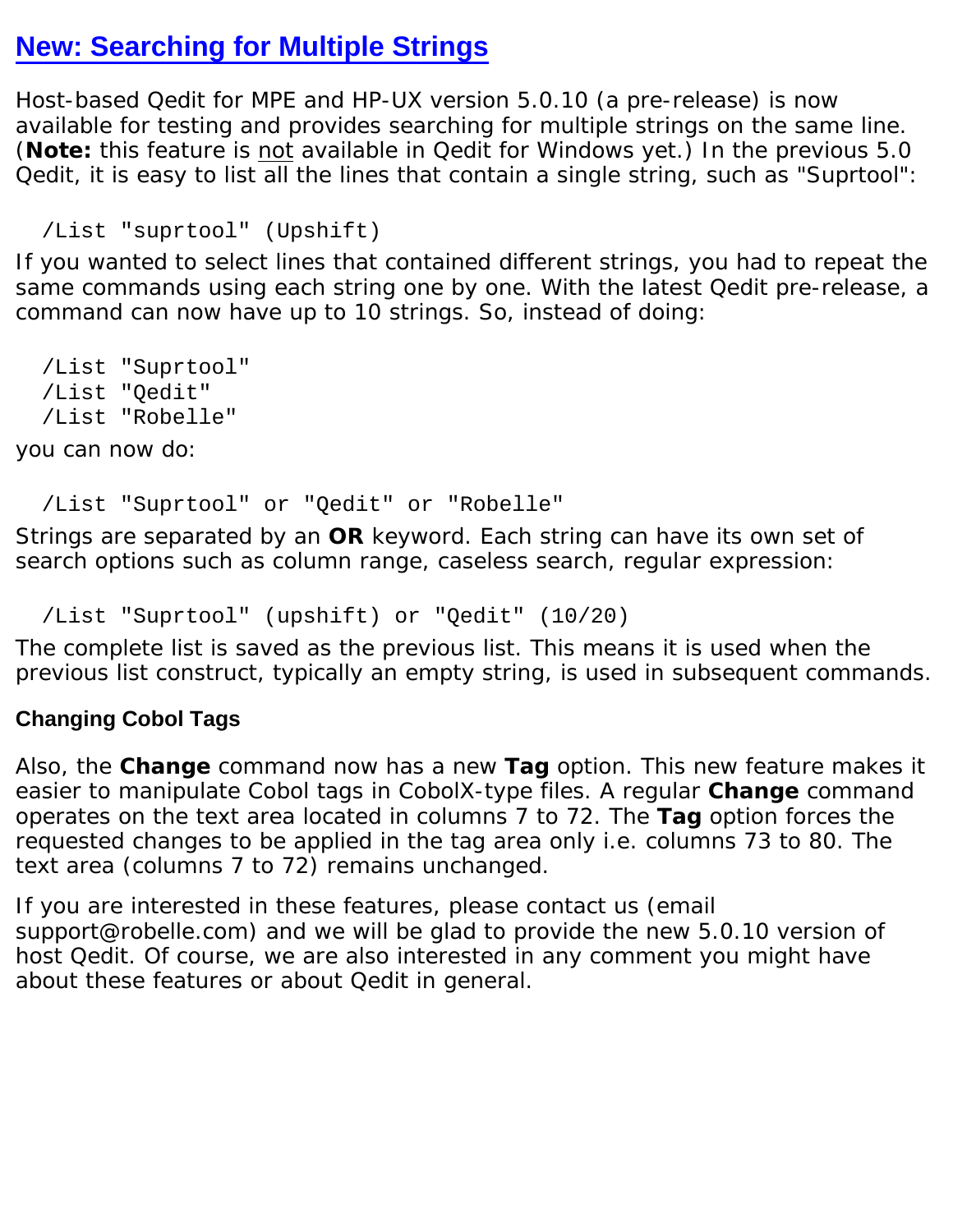#### **[Host-Based Qedit in the POSIX namespace](http://www.robelle.com/support/qedit/posix.html)**

When you want to access a POSIX file, MPE and most applications require that you prefix the file name with a slash  $($   $)$  or dot-slash  $($   $)$ . This is easy to forget and can become annoying if you need to use it frequently.

To get around this problem, you can use **Set HFS On** in Qedit. Once enabled, Qedit automatically inserts a dot-slash prefix in front of file names, if they don't already have a prefix.

For more tips on using host-based Qedit with POSIX, read the [entire article](http://www.robelle.com/support/qedit/posix.html) by François Desrochers.



# <span id="page-20-0"></span>**Internet Tips**

## **[useit.com: Avoid PDF for On-Screen Reading](http://www.useit.com/alertbox/20010610.html)**

From Jakob Nielsen's [Alertbox](http://www.useit.com/alertbox/) newsletter: *Forcing users to browse PDF files decreases usability by around 300% compared with HTML pages. You should only use PDF for documents that users are likely to print. In those cases, following six basic guidelines will help you minimize usability problems.*

Click the link above for the rest of this informative article by one of the top usability experts.

## **[Internet: Try the Google Toolbar](http://toolbar.google.com/)**

I've been using Google as my internet search engine for about a year now, so last month I downloaded their Toolbar and I really like it.



It not only makes it easier to do an internet search, but it also has a highlight icon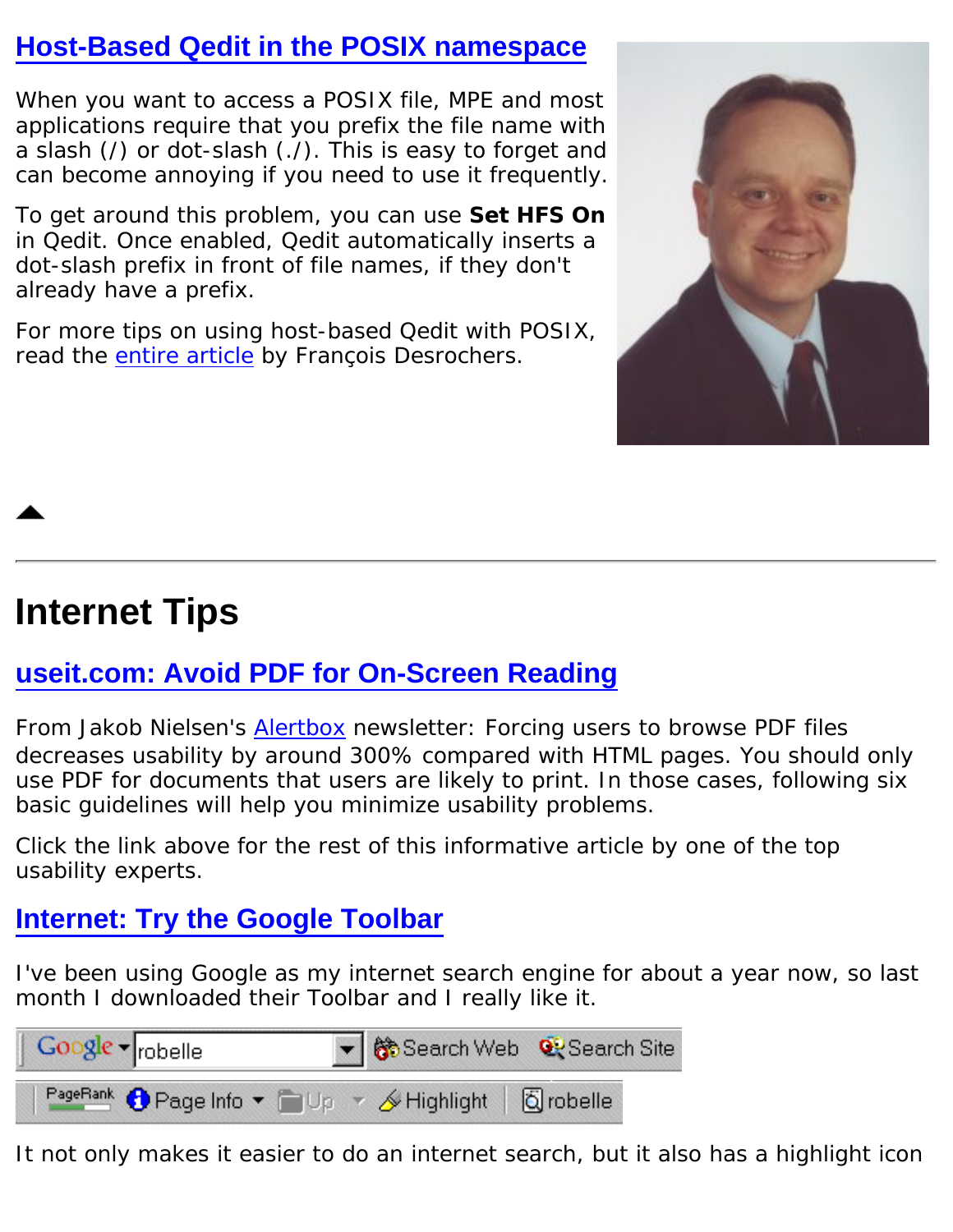that makes it easy to find the keywords you are looking for. This feature works on **any** webpage, not just the ones you are searching. It's much easier to use than the standard Ctrl-F method.

Their web site is [google.com](http://google.com/) and the toolbar is at <u>toolbar.google.com</u> - once you install the toolbar, you can see it at any time in Internet Explorer 5 by doing View | Toolbars and enabling Google! For more Internet Tips, visit the [permanent location](http://www.robelle.com/tips/internet.html) of this story.

#### **paul.gobes@robelle.com**

#### **[HtDig/iX: web search engine on MPE](ftp://ftp.3k.com/POSIX/htdig.htm)**

Thanks to Lars Appel, the HP e3000 has a standard web search engine. Lars ported the open-source Htdig to MPE using the Posix features and the GCC compiler and makes it available to anyone for download. Of course, this is unsupported freeware and used at your own risk. Click the link above for the MPE/iX version.

According to the official [htdig.org home page](http://htdig.org/), this search engine supports searching HTML and TXT files, robot exclusion (i.e., you can tell it not to search certain files or directories), boolean and fuzzy logic, configurable results format, indexing of password-protected directories, and external converters to index DOC and PDF files. HtDig is widely used in the UNIX world.

For more 3000 internet resources, visit the [permanent bookmark](http://www.robelle.com/tips/internet.html#htdig) for this tip.

#### **[FTP With An MPE/iX Flavor](http://www.robelle.com/tips/ftp.html)**

Earlier we reported on how to [configure and install FTP](http://www.robelle.com/tips/ftp.html#first) on your HP e3000. FTP is without a doubt **the** universal method for transporting files from computer to computer. There are other methods, such as Reflection File transfer for PC to 3000, which is popular in the 3000 world, but almost non-existent in the HP 9000 arena. There is Kermit; however, this is more prevalent in the 9000 world and frankly I've never really gotten it to work very successfully. Besides, our development environment includes MPE, HP-UX, and Windows and FTP come for free on all boxes and can be used in **batch.**

FTP on the MPE platform is very similar to FTP on HP-UX, Linux or Windows but with some interesting MPE'isms.

exitonerror - great for batch setting MPE file attributes executing host commands file names default to MPE name space

For full details on these features and examples, visit the [permanent bookmark](http://www.robelle.com/tips/ftp.html) for this story.